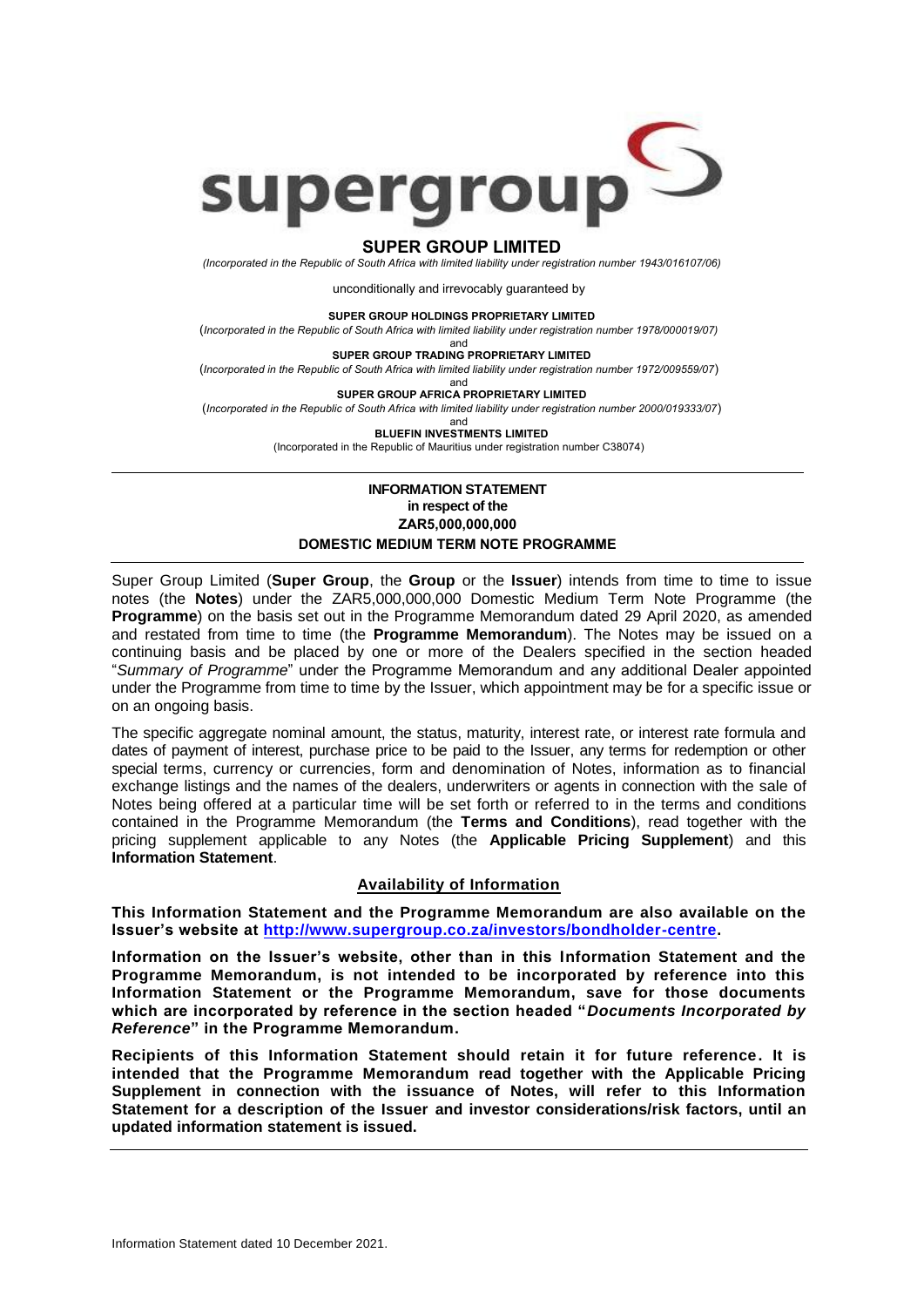# **TABLE OF CONTENTS**

| <b>GENERAL</b>                                                | 2  |
|---------------------------------------------------------------|----|
| INVESTOR CONSIDERATIONS / RISK FACTORS                        | 4  |
| SUMMARY OF INFORMATION INCLUDED IN THIS DOCUMENT BY REFERENCE | 9  |
| DESCRIPTION OF SUPER GROUP LIMITED                            | 10 |
| <b>DESCRIPTION OF GUARANTORS</b>                              | 20 |
| ABBREVIATIONS AND DEFINITIONS                                 | 22 |
| <b>CORPORATE INFORMATION</b>                                  | 23 |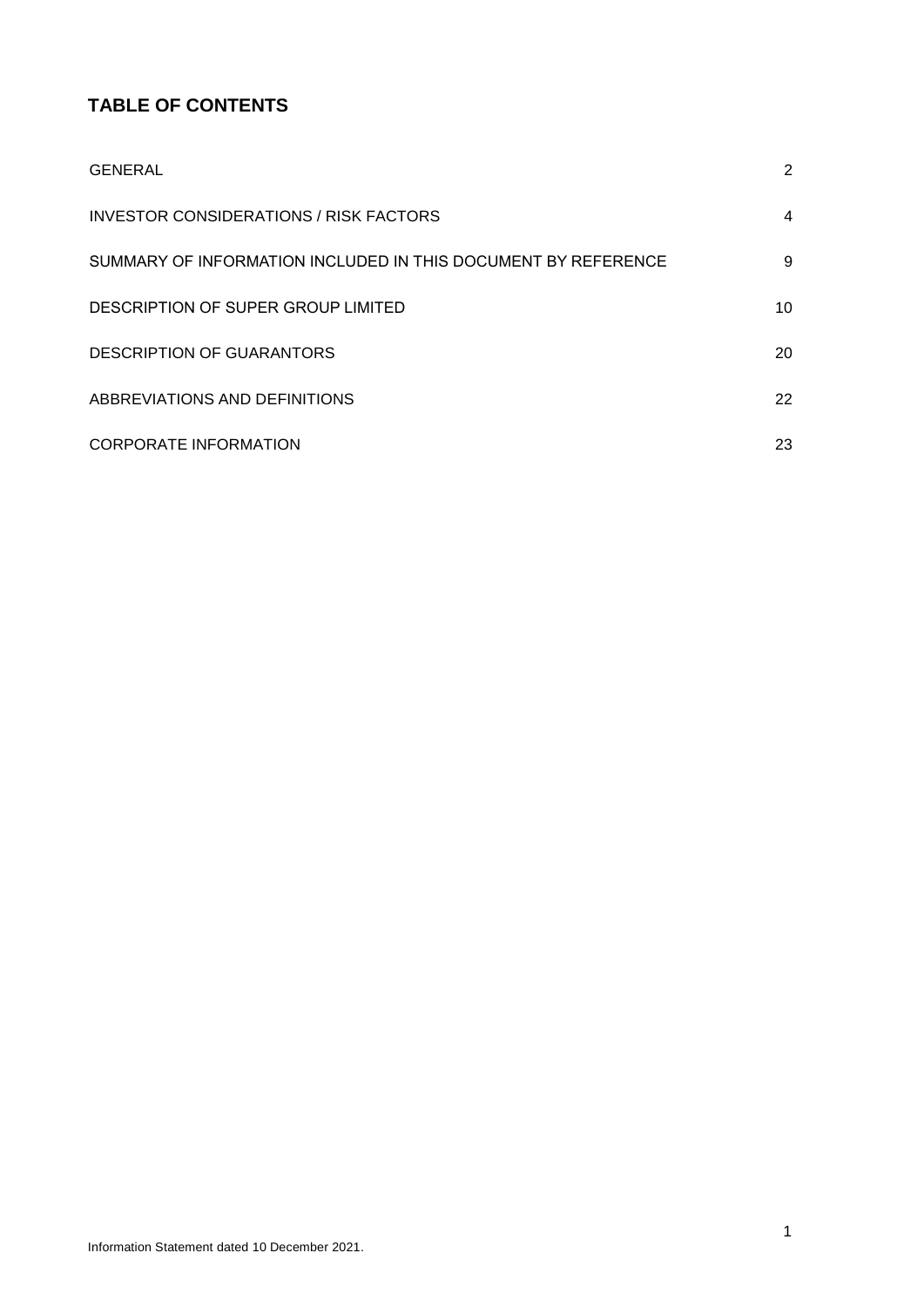## <span id="page-2-0"></span>**GENERAL**

*Capitalised terms used in this section headed "General" shall bear the same meanings as defined in the Terms and Conditions in the Programme Memorandum, except to the extent that they are separately defined in this section, or defined in the section headed "Abbreviations and Definitions", or this is clearly inappropriate from the context.* 

The Issuer and Guarantors certify that to the best of their knowledge and belief there are no facts that have been omitted from this Information Statement which would make any statement false or misleading and that all reasonable enquiries to ascertain such facts have been made, and that this Information Statement contains all information required by law and the Debt Listings Requirements of the JSE. The Issuer and Guarantors accept full responsibility for the accuracy of the information contained in this Information Statement.

The JSE takes no responsibility for the contents of this Information Statement and any amendments or supplements thereto. The JSE makes no representation as to the accuracy or completeness of this Information Statement and any amendments or supplements thereto and the JSE expressly disclaims any liability for any loss arising from or in reliance upon the whole or any part of the aforementioned document. The JSE's approval of the registration of the Programme Memorandum and listing of the Notes is not to be taken in any way as an indication of the merits of the Issuer or of the Notes and that, to the extent permitted by law, the JSE will not be liable for any claim whatsoever.

In addition, the Issuer and Guarantors, having made all reasonable inquiries, confirm that this Information Statement contains or incorporates all information which is material in relation to the issuing and the offering of the Notes, that all information contained or incorporated in this Information Statement is true and accurate in all material respects and that the opinions and the intentions expressed in this Information Statement are honestly held and that there are no other facts, the omission of which, would make this Information Statement or any of such information or expression of any such opinions or intentions misleading in any material respect.

The Arranger, the Dealers, the JSE Debt Sponsor or any of their respective subsidiaries or holding companies or a subsidiary of their holding companies (**Affiliates**) and the professional advisors have not separately verified the information contained in this Information Statement. Accordingly, no representation, warranty or undertaking, expressed or implied is made and no responsibility is accepted by the Arranger(s), Dealers, the JSE Debt Sponsor, their Affiliates or any of the professional advisors as to the accuracy or completeness of the information contained in this Information Statement or any other information provided by the Issuer or Guarantors. None of the Arranger(s), Dealers, the JSE Debt Sponsor, their Affiliates, nor any of the professional advisors accepts any liability in relation to the information contained in this Information Statement or any other information provided by the Issuer or Guarantors in connection with the Notes. The statements made in this paragraph are without prejudice to the responsibilities of the Issuer and Guarantors.

No person has been authorised by the Issuer or Guarantors to give any information or to make any representation not contained in or not consistent with this Information Statement or any other information supplied in connection with the issue and sale of the Notes and, if given or made, such information or representation must not be relied upon as having been authorised by the Issuer, Guarantors, the Arranger(s), the Dealers, the JSE Debt Sponsor, their Affiliates or the professional advisors. Neither the delivery of this Information Statement nor any sale made in connection herewith shall, under any circumstances, create any implication that there has been no change in the affairs of the Issuer or Guarantors since the date hereof, or that any other financial statement or other information supplied in connection with the Information Statement is correct at any time subsequent to the date indicated in the document containing the same.

Neither this Information Statement nor any other information supplied in connection with the Notes constitutes the rendering of financial or investment advice by or on behalf of the Issuer or Guarantors, the Arranger(s), the Dealers, the JSE Debt Sponsor, their Affiliates or any professional advisor.

This Information Statement and any other information supplied in connection with the Notes is not intended to provide the basis of any credit or other evaluation, and should not be considered as a recommendation by the Issuer, the Guarantors, the Arranger(s), the Dealers, the JSE Debt Sponsor, their Affiliates or any professional advisor, that any recipient of this Information Statement should purchase any Notes. Each investor contemplating purchasing any Notes should make its own independent investigation of the financial condition and affairs, and its own appraisal of the creditworthiness, of the Issuer and the Guarantors. Each potential investor should consult its own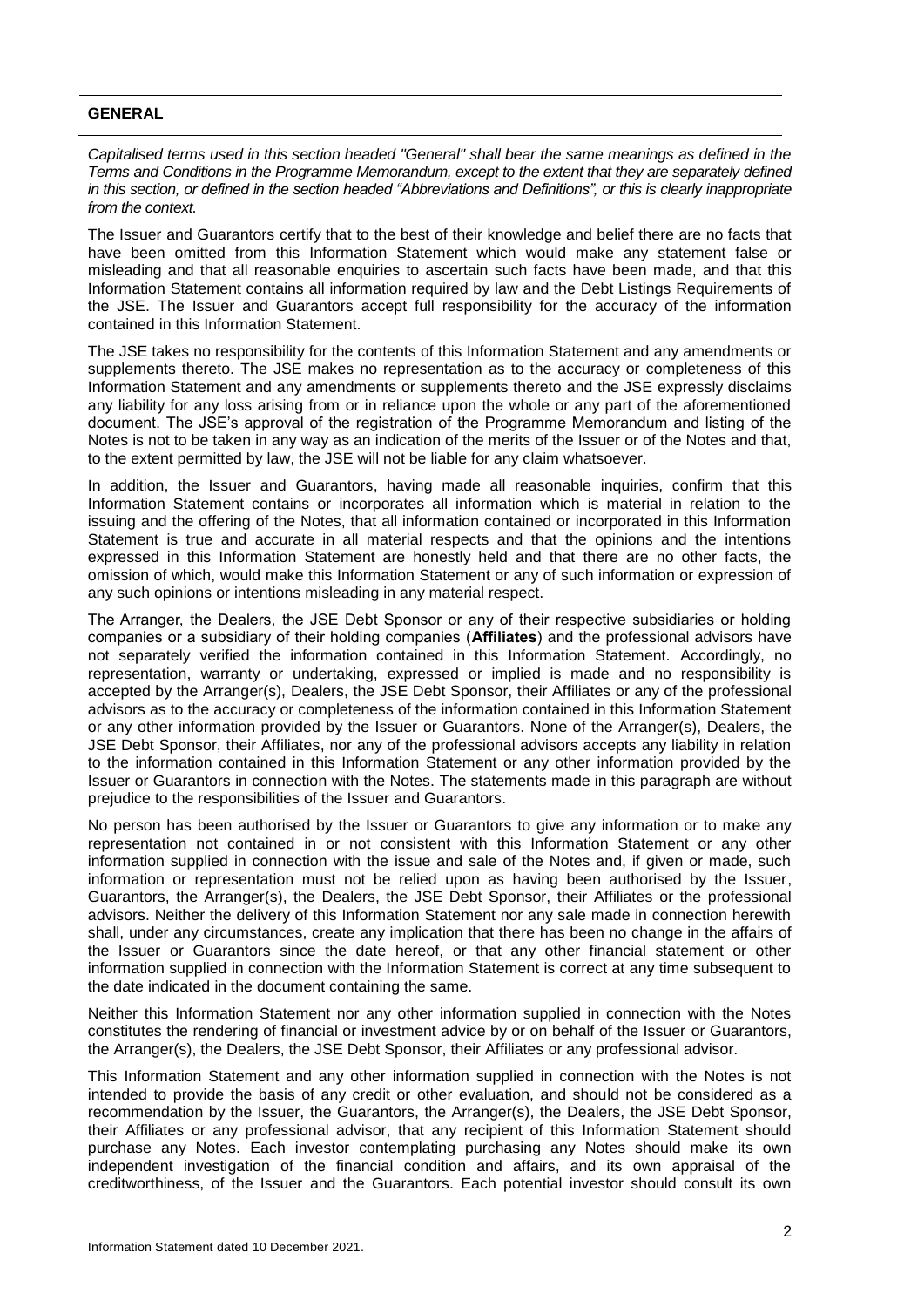advisors to make its investment decision and to determine whether it is legally permitted to purchase the Notes under Applicable Laws and regulations.

Neither this Information Statement nor any other information supplied in connection with the Notes constitutes an offer or invitation by or on behalf of the Issuer, the Guarantors, the Arranger(s), the Dealers, the JSE Debt Sponsor, their Affiliates or the professional advisors to any person to subscribe for or to purchase any Notes.

This Information Statement does not constitute an offer to sell or the solicitation of an offer to buy any Notes in any jurisdiction to any person to whom it is unlawful to make the offer or solicitation in such jurisdiction. None of the Issuer, the Guarantors, the Arranger(s), Dealers, the JSE Debt Sponsor, their Affiliates nor any professional advisor, represents that this Information Statement may be lawfully distributed, or that any Notes may be lawfully offered, in compliance with any applicable registration or other requirements in any such jurisdiction, or pursuant to an exemption available there under, or assumes any responsibility for facilitating any such distribution or offering. In particular, no action has been taken by the Issuer, the Guarantors, the Arranger(s), the Dealers, the JSE Debt Sponsor, their Affiliates or the professional advisors which would permit a public offering of any Notes or distribution of this document in any jurisdiction where action for that purpose is required. Accordingly, no Notes may be offered or sold, directly or indirectly, and neither this Information Statement nor any advertisement nor other offering material may be distributed or published in any jurisdiction, except under circumstances that will result in compliance with any Applicable Laws and regulations. The Arranger(s) or the Dealers has represented that all offers and sales by them will be made on the same terms and in compliance with this prohibition.

**The distribution of this Information Statement and the offer for the subscription or sale of Notes may be restricted by law in certain jurisdictions. Currently, the Notes are only available for subscription by South African residents. Persons into whose possession this Information Statement or any Notes come must inform themselves about, and observe any such restrictions. In particular there are restrictions on the distribution of this Information Statement and the offer for the subscription or sale of Notes in the United States of America, the European Economic Area, the United Kingdom and South Africa.**

The Notes have not been and will not be registered under the United States Securities Act of 1933, as amended (the "**Securities Act**") and may not be offered or sold in the United States of America or to, or for the account or benefit of, US persons (as defined in Regulation S under the Securities Act ("**Regulation's**")). The Notes will be offered and sold only in offshore transactions outside the United States of America in accordance with Regulation S and, subject to certain exceptions, may not be offered, sold or delivered within the United States of America or to, or for the account or benefit of, US Persons.

Information and opinions presented in the Information Statement were obtained or derived from public sources that the Arranger(s), the Dealers, the JSE Debt Sponsor, their Affiliates or the professional advisors believe are reliable but make no representations as to the accuracy or completeness thereof. Any opinions, forecasts or estimates (if any) herein constitute a judgment as at the date of this Information Statement. There can be no assurance that future results or events will be consistent with any such opinions, forecasts or estimates. Past performance should not be taken as an indication or guarantee of future performance and no representation or warranty, express or implied is made regarding future performance. The price, value of and income from any of the securities or financial instruments mentioned in this Information Statement (if any) can fall as well as rise. Any opinions expressed in this Information Statement are subject to change without notice and may differ or be contrary to opinions expressed by other business areas or groups of the Arranger(s), the Dealers, the JSE Debt Sponsor, their Affiliates or the professional advisors as a result of using different assumptions and criteria. Furthermore, the Arranger(s) or the Dealers (and their respective directors, employees, representatives and agents), the JSE Debt Sponsor, their Affiliates or any professional advisors accept no liability for any direct or indirect loss or damage incurred arising from the use of the material presented in this Information Statement, except as provided for by law.

All trademarks, service marks and logos used in this Information Statement are trademarks or service marks or registered trademarks or service marks of the Issuer and the Guarantors. This Information Statement may not be reproduced without the prior written consent of the Issuer, the Guarantors, the Arranger(s) or Dealers. It may not be considered as advice, a recommendation or an offer to enter into or conclude any transactions.

**Copies of this Information Statement are available by request from the registered offices of the Issuer.**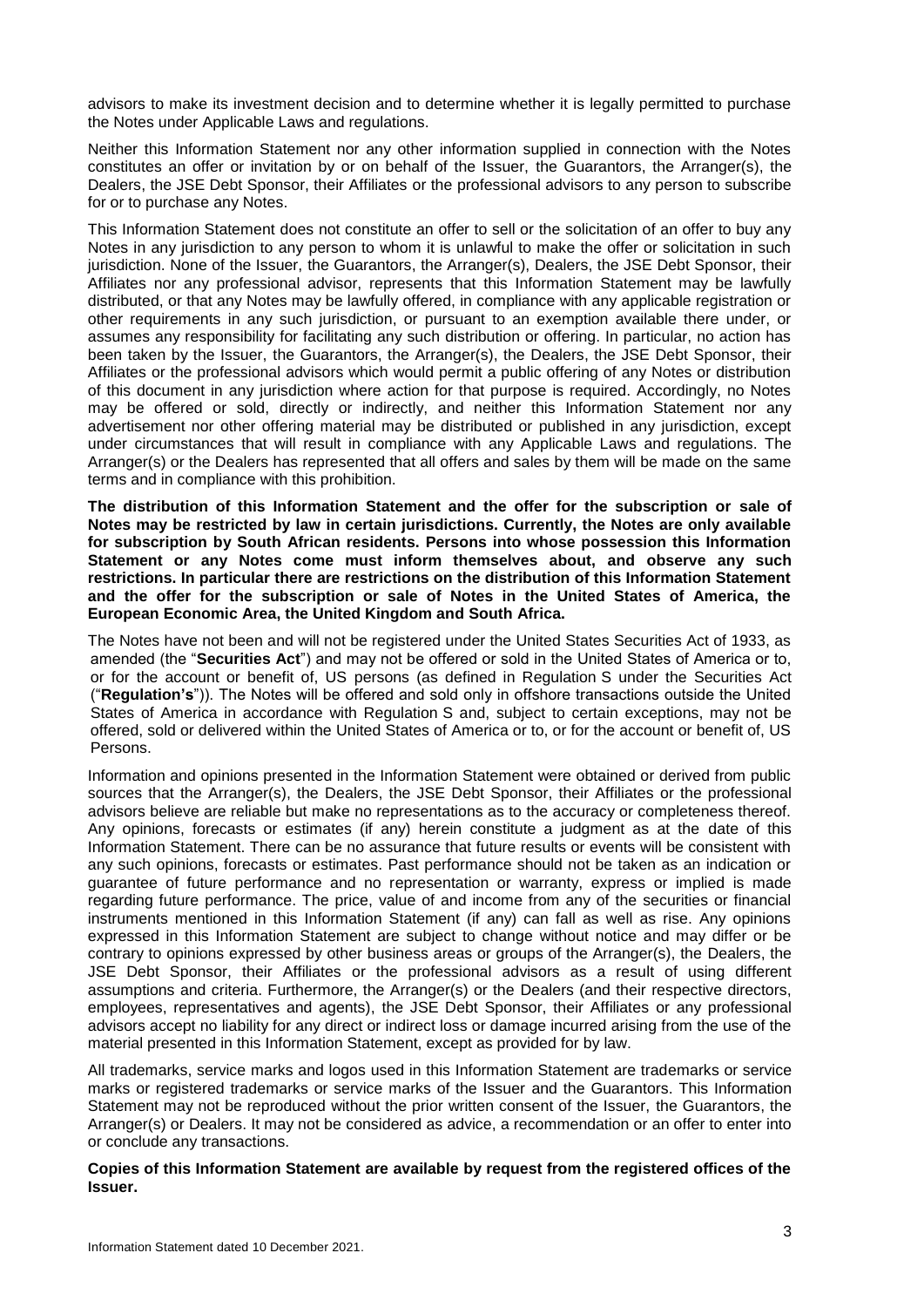## <span id="page-4-0"></span>**INVESTOR CONSIDERATIONS / RISK FACTORS**

*Capitalised terms used in this section headed "Investor Considerations / Risk Factors" shall bear the same meanings as used in the Terms and Conditions, except to the extent that they are separately defined in this section, or defined in the section headed "Abbreviations and Definitions", or this is clearly inappropriate from the context.*

*The Issuer believes that the factors outlined below may affect its ability to fulfil its obligations under the Notes. All of these factors are contingencies which may or may not occur and the Issuer is not in a position to express a view on the likelihood of any such contingency occurring. In addition, factors which are material for the purpose of assessing the market risks associated with the Notes are also described below. The value of the Notes could decline due to any of these risks, and investors may lose some or all of their investment.*

*The Issuer believes that the factors described below represent the principal risks inherent in investing in the Notes, but the inability of the Issuer to pay interest, principal or other amounts on or in connection with any Notes may occur for other reasons which may not be considered significant risks by the Issuer based on information available to it at the Information Statement Date, or which it may not be able to anticipate at the Information Statement Date. Accordingly, the Issuer does not represent that the statements below regarding the risks of holding any Notes are exhaustive.* 

*Prospective investors should also read the detailed information set out elsewhere in this Information Statement to reach their own views prior to making any investment decision.* 

*References below to the "Terms and Conditions", in relation to Notes, shall mean the "Terms and Conditions of the Notes" set out under the section of the Programme Memorandum headed "Terms and Conditions of the Notes".* 

**Factors that may affect the Issuer's ability to fulfil its obligations under the Notes issued under the Programme**

## **MATERIAL RISKS RELATING TO THE ISSUER AND THE GROUP: RISK MANAGEMENT AND MATERIAL ISSUES**

#### *Background*

Super Group considers a matter to be material if it can substantively affect the Group's ability to create and sustain value over the short-, medium- or long-term. The Board and management are of the view that the material matters published in this report offer a balanced mix of information, allowing readers to understand and assess matters that could potentially prevent the business from realising its strategy and delivering sustainable growth. These material matters were identified through interviews with senior executives, our risk management processes and stakeholder engagement. Matters raised through stakeholder engagement have been assessed in terms of the stakeholder's influence, legitimacy and urgency. This emphasis seeks to improve the quality of information available to providers of financial capital to enable a more efficient and productive allocation of such capital.

When identifying relevant matters, Super Group considers topics or issues that:

- Could substantively affect value creation
- Link to strategy, governance, performance or prospects
- Are important to key stakeholders
- Form the basis of boardroom discussions
- May intensify or lead to opportunity loss if left unchecked

When evaluating the importance of relevant matters, we consider:

- Quantitative and qualitative effects.
- The nature, area and time frame of effects.
- The magnitude of impact and likelihood of occurrence.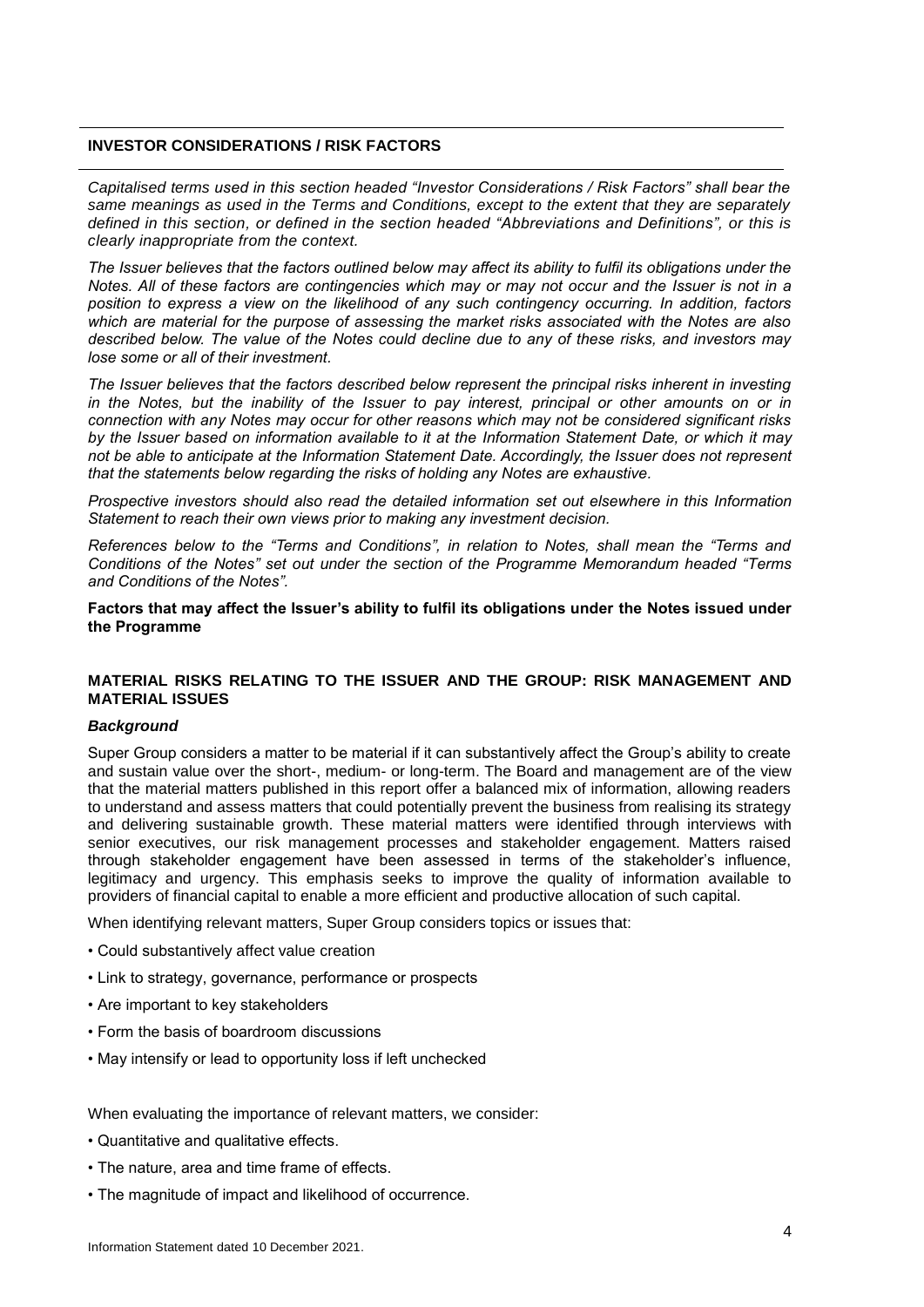## **RISK IDENTIFICATION PROCESS**

In alignment with the Group's material issues, each division is responsible for identifying, recording and assessing risks that would hinder the division from achieving its objectives. These risks are assessed based on the potential impact on the business, financial position and reputation. Aimed at mitigating these risks to an acceptable level, appropriate control procedures are then introduced. The Group Audit and Risk Officer facilitates risk sessions with each division and ensures that the risks identified have been correctly assessed and mitigated.

The GRC sets out the risk policy in its Charter detailing the objectives, scope, approach and roles and responsibilities of the committee members. The GRC meets twice a year and is chaired by an Independent Non-executive director. The membership of this committee comprises two Non-Executive Directors, the CEO and CFO. The Group Audit and Risk Officer, the Group Legal Manager and the CIO are invited to the meetings. As required by King IVTM, the Board regularly reviews the list of strategic and critical risks.

When assessing the risks, a scale of 1 to 5 is used where 1 is "Minor" and 5 "Very Serious". Risks are also assessed on the likelihood of the risk occurring after taking into account controls in place to mitigate them. A scale of 1 to 5 is used, where 1 is "Rare" and 5 is "Almost certain".

| <b>Probability description</b> |   | <b>Impact description</b> |   |
|--------------------------------|---|---------------------------|---|
| Rare                           |   | Minor                     | 1 |
| Unlikely                       | 2 | Moderate                  | 2 |
| Possible                       | 3 | Significant               | 3 |
| Likely                         | 4 | Major                     | 4 |
| Almost certain                 | 5 | Very serious              | 5 |

A summary of the Group's material risks and associated risks and mitigating actions is provided below:

| <b>Material</b>                          | <b>Risk</b>                                                                                                                                                                                                                                                                                                                                                                                                                                                                                | <b>Mitigating</b>                                                                                                                                                                                                                                                                                                                                                                                                                                         |
|------------------------------------------|--------------------------------------------------------------------------------------------------------------------------------------------------------------------------------------------------------------------------------------------------------------------------------------------------------------------------------------------------------------------------------------------------------------------------------------------------------------------------------------------|-----------------------------------------------------------------------------------------------------------------------------------------------------------------------------------------------------------------------------------------------------------------------------------------------------------------------------------------------------------------------------------------------------------------------------------------------------------|
| <b>Issue</b>                             |                                                                                                                                                                                                                                                                                                                                                                                                                                                                                            | <b>Actions</b>                                                                                                                                                                                                                                                                                                                                                                                                                                            |
| Responding to the<br>impacts of Covid-19 | • Rollout of vaccines in South Africa<br>progressing slowly -with the heightened<br>risk of further infection waves and<br>accompanying restrictions that impact<br>economic activity.<br>• Covid-19 mutations result in further<br>infection waves and accompanying<br>restrictions that impact economic<br>activity.<br>• Ongoing, tough economic conditions<br>impacting clients, which result in lower<br>volumes, reduced rates, smaller<br>margins, bad debt and reduced<br>revenue. | Stringent credit control protocols<br>Executive approval of major business<br>I۰<br>accounts<br>Management of credit levels and<br>arrears<br>Credit Committee reviews exposures<br>monthly<br>Ongoing strict expense and cash<br>management.<br>Ensure adequate provision for bad<br>debt.                                                                                                                                                               |
|                                          | • Pandemic "fatigue" leads to lower levels<br>of compliance with protocols such as<br>mask wearing and hand sanitizing -<br>especially in social settings - and<br>infection rates spike among our<br>workforce.                                                                                                                                                                                                                                                                           | Strict workplace protocol enforcement.<br>$\bullet$<br>This encompasses access control,<br>temperature and health screening,<br>hand sanitisation, social distancing,<br>stringent cleaning and disinfectant<br>measures and the provision of PPE.<br>Ongoing communications to motivate,<br>educate, inform and drive compliance.<br>Continue with remote work and split<br>team practices.<br>Educate and support employees in<br>terms of vaccination. |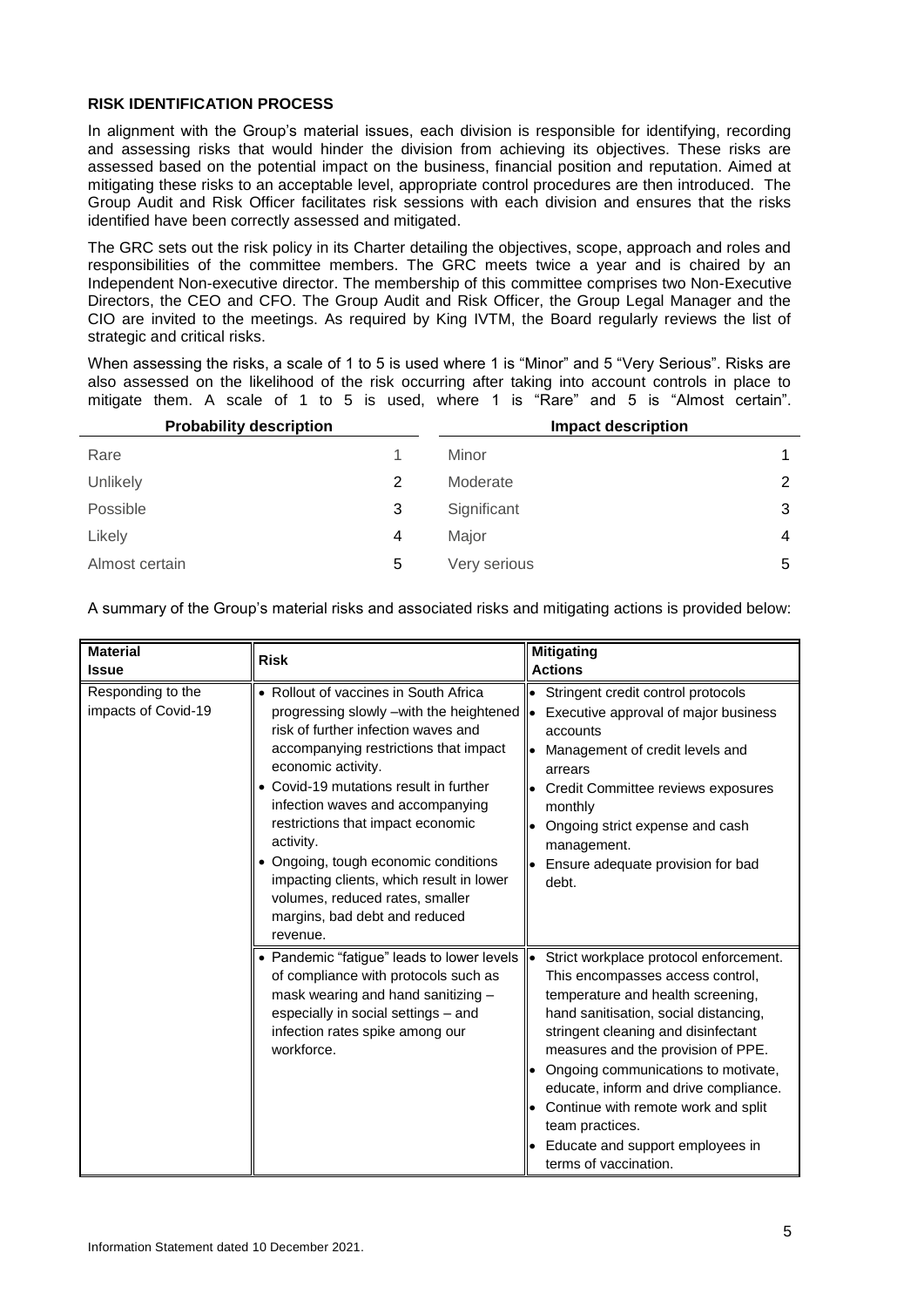| Managing macro<br>socio-economic<br>volatility                         | • Volume declines due to an economic<br>downturn in the markets in which the<br>Group trades/operates.<br>• Slow pace of securing profitable new<br>business.<br>• Loss of contracts.<br>• Contract retention with material margin<br>erosion. | Drive cost reduction and revenue<br>generating initiatives to support the<br>achievement of financial targets.<br>Continuous focus on customer service<br>and service delivery at all levels.<br>Acquire businesses operating in<br>targeted areas of the market that<br>complement the Group's existing<br>offerings.<br>Maintain a conservative Statement of<br>Financial Position and preserving<br>resources to meet the challenges of the<br>economy and the industries in which<br>the Group operates. |
|------------------------------------------------------------------------|------------------------------------------------------------------------------------------------------------------------------------------------------------------------------------------------------------------------------------------------|--------------------------------------------------------------------------------------------------------------------------------------------------------------------------------------------------------------------------------------------------------------------------------------------------------------------------------------------------------------------------------------------------------------------------------------------------------------------------------------------------------------|
|                                                                        | • Foreign currency market fluctuations<br>result in material losses for the Group.                                                                                                                                                             | Carefully manage the Group's overall<br>forex exposure within pre-approved<br>limits.<br>Hedge all cross-currency interest rate<br>swaps with inter-Group counter party<br>loans.                                                                                                                                                                                                                                                                                                                            |
|                                                                        | Interest rate market fluctuations result<br>in major losses for the Group.                                                                                                                                                                     | Strong Group Treasury policy and<br>$\bullet$<br>protocols approved at Board level.<br>Experienced treasury team monitors all<br>interest rate exposures and hedges<br>where necessary to ensure that they<br>are economically beneficial.<br>All funding related to Full Maintenance<br>Leases and dedicated fleets are<br>hedged.                                                                                                                                                                          |
| Ensuring the safety and<br>security of our people,<br>assets and data. | • Cyber-attacks and data breaches.                                                                                                                                                                                                             | The Group's cyber security forum<br>meets monthly to evaluate and<br>implement new and enhanced<br>methodologies, tools and technologies<br>to combat this global threat.<br>Significant investment in measures to<br>ensure that any future attacks<br>prevented or swiftly mitigated.<br>Ongoing internal communication and<br>monthly training to improve staff<br>vigilance and preparedness.                                                                                                            |
|                                                                        | • Attacks on properties, vehicles and<br>drivers as part of social unrest.                                                                                                                                                                     | Well defined emergency procedures<br>$\bullet$<br>and protocols.<br>Ongoing staff training.<br>Onsite surveillance systems.<br>Routine security inspections.<br>Heightened security per shift.<br>Vehicle tracking.<br>Dash cams featuring in-cab and road<br>view.<br>Anti-hijacking devices.<br>Load tracking.                                                                                                                                                                                             |
| Ensuring the relevance of<br>our automotive business<br>model.         | • Environmental evolution of the<br>automotive industry - and the growing<br>shift to electric vehicles - often fails to<br>consider the third world realities of<br>Africa and other emerging economies.                                      | Strong OEM relationships ensure an<br>$\bullet$<br>understanding of their EV strategy.<br>Represent a product range that meets<br>the value and environmental<br>requirements of our consumer and<br>economy.                                                                                                                                                                                                                                                                                                |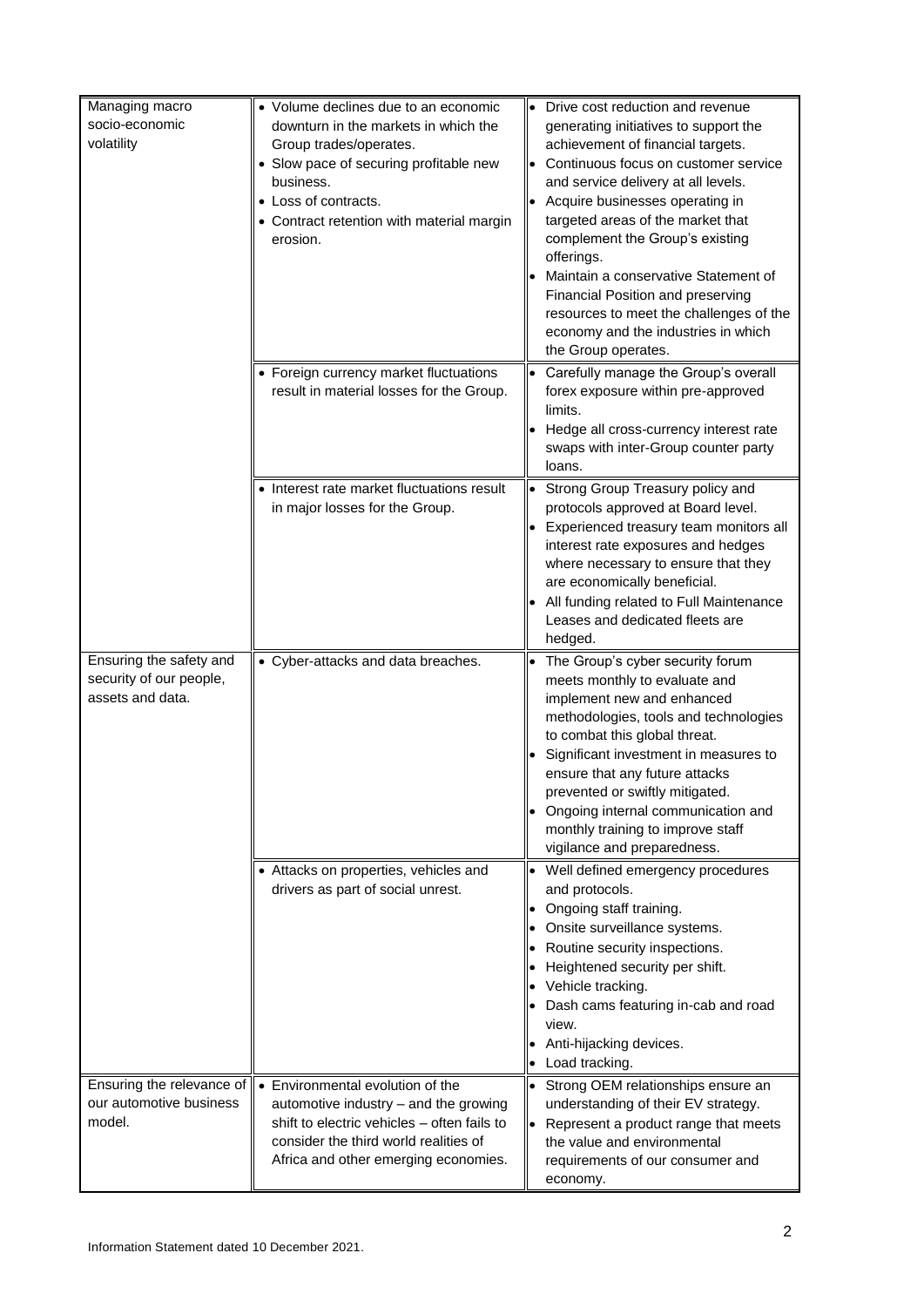|                                                                                | • Shortage of new vehicle stock driven by<br>global semiconductor chips and the<br>Covid-19 affected supply chains.                                                          | Ensure that stock pipelines are<br>۱۰<br>balanced.<br>Able to supply customer demand<br>through late model, pre-owned<br>vehicles.<br>Maintain lean cost base.                                                                                                                                                                                                            |
|--------------------------------------------------------------------------------|------------------------------------------------------------------------------------------------------------------------------------------------------------------------------|---------------------------------------------------------------------------------------------------------------------------------------------------------------------------------------------------------------------------------------------------------------------------------------------------------------------------------------------------------------------------|
| Leveraging technology<br>and digital innovation.                               | • Not anticipating and leveraging<br>advances in the technology for the<br>competitive benefit of the Group and<br>our clients.                                              | Investment to ensure ongoing digital<br>product and service innovation.<br>Evolution of the technology to maintain<br>and advance the Group's world-class<br>systems and state-of-the art facilities.<br>Continued development of IT based<br>logistics solutions to improve<br>transparency, visibility, efficiency and<br>effectiveness of customers' supply<br>chains. |
| Developing and retaining<br>an appropriately skilled<br>and diverse workforce. | • Lack of succession planning for key<br>personnel.<br>• Retention of critical management and<br>key skills.                                                                 | Ensure that succession planning is in<br>place for key roles across the business.<br>Continued focus on career<br>development, fair reward and education<br>and training opportunities.                                                                                                                                                                                   |
|                                                                                | • Shortage of highly skilled staff and<br>those with niche skill sets.<br>• Failure to suitably skill the business to<br>keep abreast of market and<br>technological change. | Evolve recruitment practices, job<br>profiles, skills and education<br>requirements to remain relevant.<br>Add new training and skills<br>development programmes to the<br>existing repertoire.                                                                                                                                                                           |

## **Insurance**

The Group has comprehensive insurance cover to protect it against a wide variety of insurable risks. The terms and levels of each facility are reviewed annually to ensure that satisfactory cover is in place.

The Group uses specialist insurance financial intermediaries, where necessary, to consider known insurable risks and recommend any risk mitigation activities that the Group should undertake. The financial intermediaries also assess whether risks are insurable, insured or not insured and whether the Group has adequate insurance in place to cover estimated potential losses. Areas where the Group is not insured or under-insured are investigated and addressed as appropriate. An important element of the insurance programme is certain retained (i.e. self-insured) risk, which is carefully monitored. Efforts are made to identify, prevent and mitigate uninsurable risks.

## *Financial risk management and financial instruments*

## **Introduction**

Super Group has risk management and central treasury functions that manage the financial risks relating to the Group's operations. The risk management function takes responsibility for the identification, measurement and monitoring of risk. The central treasury provides services to the businesses, co-ordinates access to domestic and international foreign markets and manages the financial risks relating to the Group's operations.

The Group's credit, liquidity, foreign currency and interest rate risks are continually monitored. In order to manage these risks, the Group has developed a risk management process to facilitate management of risk. The GRC meets regularly to review and, if appropriate, approve the implementation of optimal strategies for the effective management of risks. Senior management also meet on a regular basis to analyse currency and interest rate exposures and re-evaluate treasury strategies against revised economic forecasts.

## **Financial Risk profile**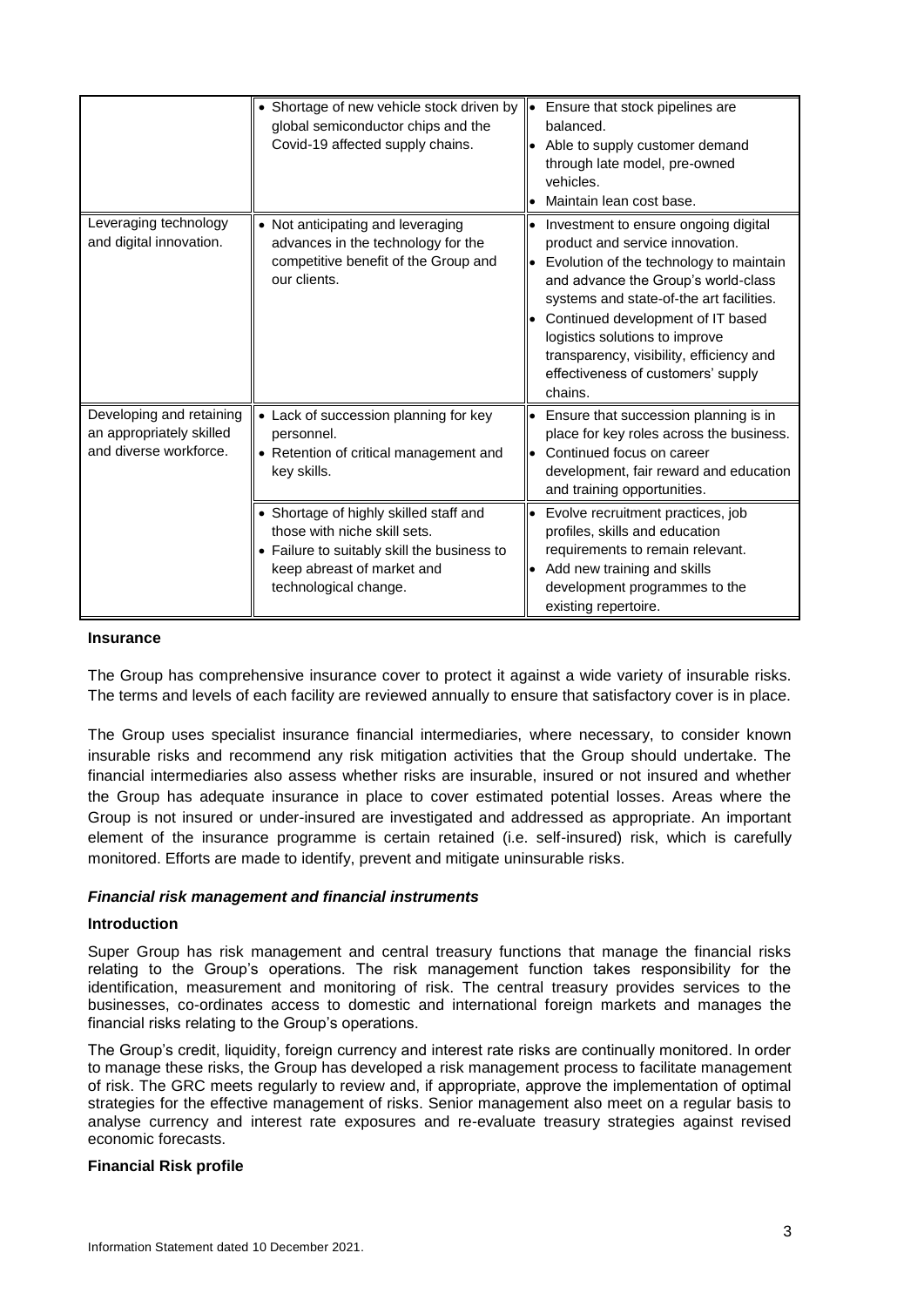In the course of the Group's business operations it is exposed to credit, liquidity, and market risk which includes foreign currency and interest rate risk. The risk management policy of the Group relating to each of these risks is discussed under the respective headings. Where appropriate, in order to reduce the fluctuations in foreign exchange and interest rates, derivative financial instruments are used. Whilst these financial instruments are subject to the risk of market rates changing subsequent to acquisition, such changes are generally expected to be offset by opposite effects on the items being hedged. The Group finances its operations through a mixture of retained profits, bank overdrafts, bank revolving credit borrowings, interest-bearing and full maintenance lease borrowings. Financing is arranged centrally by the Group treasury division.

#### **Capital Management**

The Board's policy is to maintain healthy capital ratios so as to maintain investor, creditor and market confidence and to sustain future development of the business on a capital-efficient basis. The Board monitors its capital structure, determining the appropriate debt-to-equity ratio in light of changing economic conditions. The Group invests in growth opportunities, both organic and acquisitive, that complement its strategy by applying hurdle rate methodology utilising the WACC. The Board recognises debt as an important component of its capital structure in support of its leveraged business models. The optimal mix of debt and equity is determined in order to minimise the overall cost of capital and maximise shareholder value.

From time to time the Group purchases its own shares on the market. The timing of these purchases depends on market prices and conditions. The Group does not have a defined share buyback plan and any transaction is determined as being in the interest of ordinary shareholders. The transactions are approved by the Board.

#### **Credit risk**

Credit risk relates to potential exposure in respect of cash and cash equivalents, other non-current assets, FEC assets, finance lease receivables, trade receivables, sundry receivables and derivative instruments. Credit risk, or the risk of counterparties defaulting, is controlled by the application of credit approvals, limits and monitoring procedures. Where appropriate, the Group obtains collateral or credit insurance on outstanding debts to mitigate risk.

Counterparties to financial instruments consist of a large number of high credit-rated financial institutions. The Group does not expect any counterparties to fail to meet their obligations, given their high credit ratings. The Group has no significant concentration of credit risk with any single counterparty or group of counterparties. Counterparty credit limits are in place which are reviewed and approved by the respective subsidiary boards. Trade accounts receivable consist of a large number of customers spread across diverse industries and geographical areas. Adequate allowance for credit losses has been made. No single customer represents more than 10% of the Group's total revenue for the years ended or total trade receivables at 30 June 2020 and 30 June 2021.

#### **Liquidity risk**

Liquidity risk is the risk that the Group will not be able to meet its financial obligations as they fall due.

To manage this risk, Group companies manage their working capital, capital expenditure and cash flow and annually assess the financial viability of customers. In order to mitigate any liquidity risk that may arise, adequate unutilised banking facilities and reserve borrowing capacity is maintained per Group policy. The Group continually monitors forecast and actual cash flows and actively matches maturity profiles of financial assets and liabilities.

The Group reports on the contractual maturities of its specific financial liabilities, including the maturity profile of its borrowings (other than normal renewals or raising of borrowings), estimated interest payments, trade and other payables, and derivative financial liabilities, excluding the impact of netting agreements. Where timing of projected cash flows is uncertain, payment is typically factored into projections at the earliest cash flow period.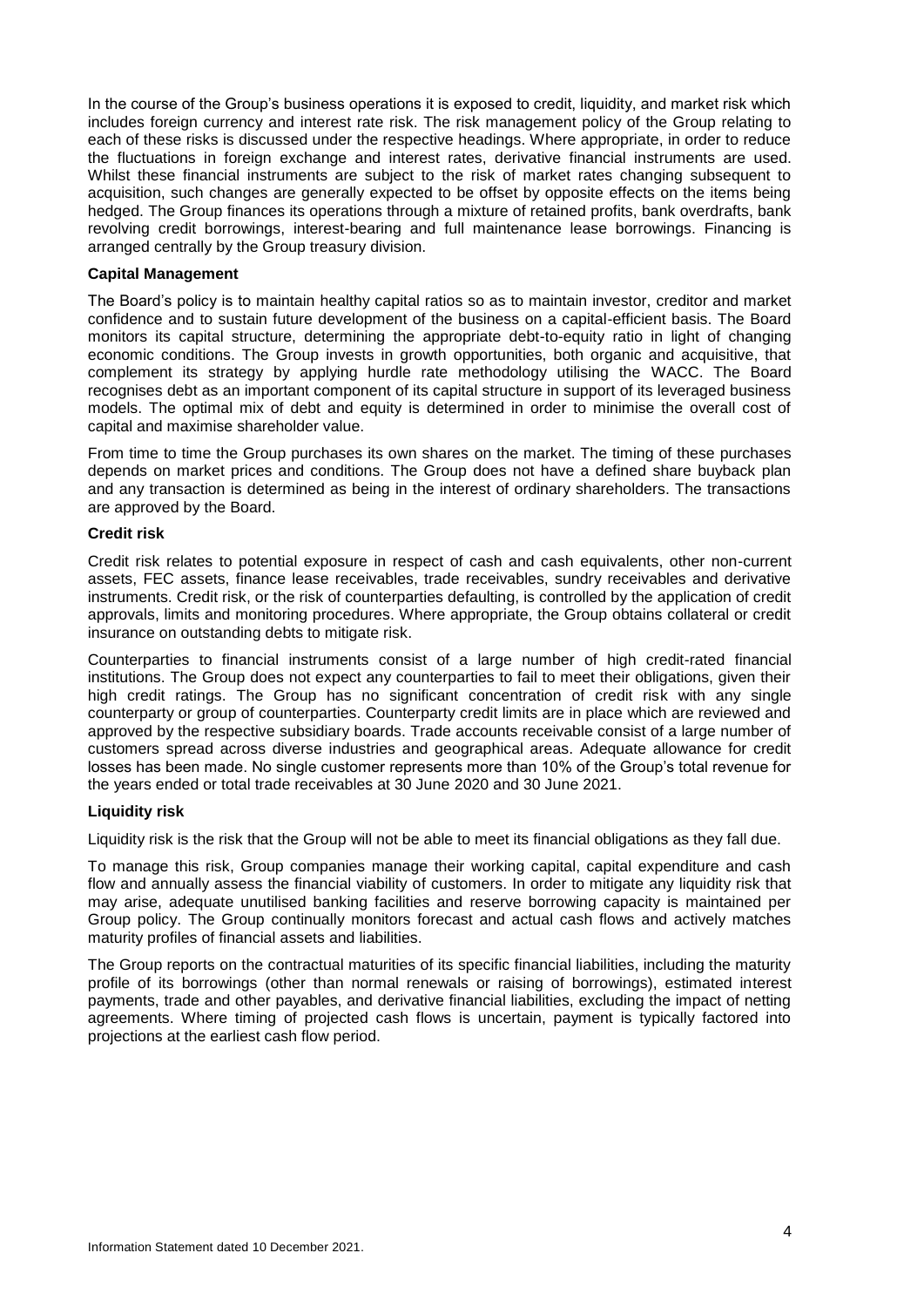## **Market risk**

Market risk is the risk that changes in interest rates, foreign exchange rates and equity prices will affect profit and loss and the value of the holding of the financial instrument.

## **Foreign currency risk management**

The Group is head quartered in South Africa, with offshore operations carried out in Africa (including Mauritius, Zimbabwe, Zambia, Kenya, Malawi and Mozambique), Europe (mainly United Kingdom and the Eurozone), Australia and New Zealand.

The Group seeks to mitigate foreign currency exposures by borrowing, where cost effective, in the same currencies as the currencies of the main operating units. In addition, the Group enters into cross currency interest rate swaps where loans are made between entities in different countries. In terms of Group policy, foreign loan liabilities are not covered using forward exchange contracts as these are covered by a natural hedge against the underlying assets.

The currency risk of the Group arises due to the fact that the Group operates and has input costs and sales in different countries. The Group enters into various types of FECs in managing its foreign exchange risk resulting from cash flows from anticipated business activities and financing arrangements denominated in foreign currencies.

Transaction risk is calculated in each foreign currency and includes currency-denominated assets and liabilities (foreign currency creditors and debtors) and certain items not recognised in the Statement of Financial Position such as firm and probable purchase and sales commitments. Trade-related purchase exposures are managed through the use of natural hedges arising from foreign/export revenue as well as FECs. The impact of these currency risk transactions is shown as translation gains/(losses) in profit or loss.

#### **Interest rate risk**

Exposure to interest rate risk on debt and investments is monitored by management. The Group borrows principally in Rand, Euro, Pound Sterling, United States Dollars and Australian Dollars at both fixed and floating rates of interest. The fixing or capping of interest rates on debt to achieve improved predictability of cash flows is considered and implemented on a case-by-case basis. The interest rate characteristics of new borrowings and the refinancing of existing borrowings are positioned according to expected movements in interest rates. With respect to the Group's full maintenance lease liabilities, the Group generally enters into back-to-back agreements with creditworthy customers. Consequently, the interest rate risk on these liabilities is largely mitigated.

## **Derivative instruments**

The derivatives used by the Group are predominately over-the-counter instruments, particularly FECs, option contracts, cross currency swaps and interest rate swaps. The Group only deals with financial institutions of high credit standing. The instruments are employed according to uniform guidelines and are subject to strict internal controls. Their use is confined to the hedging of the operating business and of the related investments and financing transactions.

Details of any changes to the Group's risk profile can be found on the Group's website at <http://www.supergroup.co.za/investors/integrated>

## **RISKS RELATING TO THE NOTES**

## *The Notes may not be a suitable investment for all investors*

Each potential investor in any Notes must determine the suitability of that investment in the Notes in light of its own circumstances. In particular, each potential investor should:

- have sufficient knowledge and experience to make a meaningful evaluation of the Notes, the merits and risks of investing in the Notes and the information contained or incorporated by reference in the Programme Memorandum or any applicable supplement;
- have access to, and knowledge of, appropriate analytical tools to evaluate, in the context of its particular financial situation, an investment in the Notes and the impact such an investment will have on its overall investment portfolio;
- have sufficient financial resources and liquidity to bear all of the risks of an investment in the Notes, including Notes with principal or interest payable in one or more currencies, or where the currency for principal or interest payments is different from the potential investor's currency;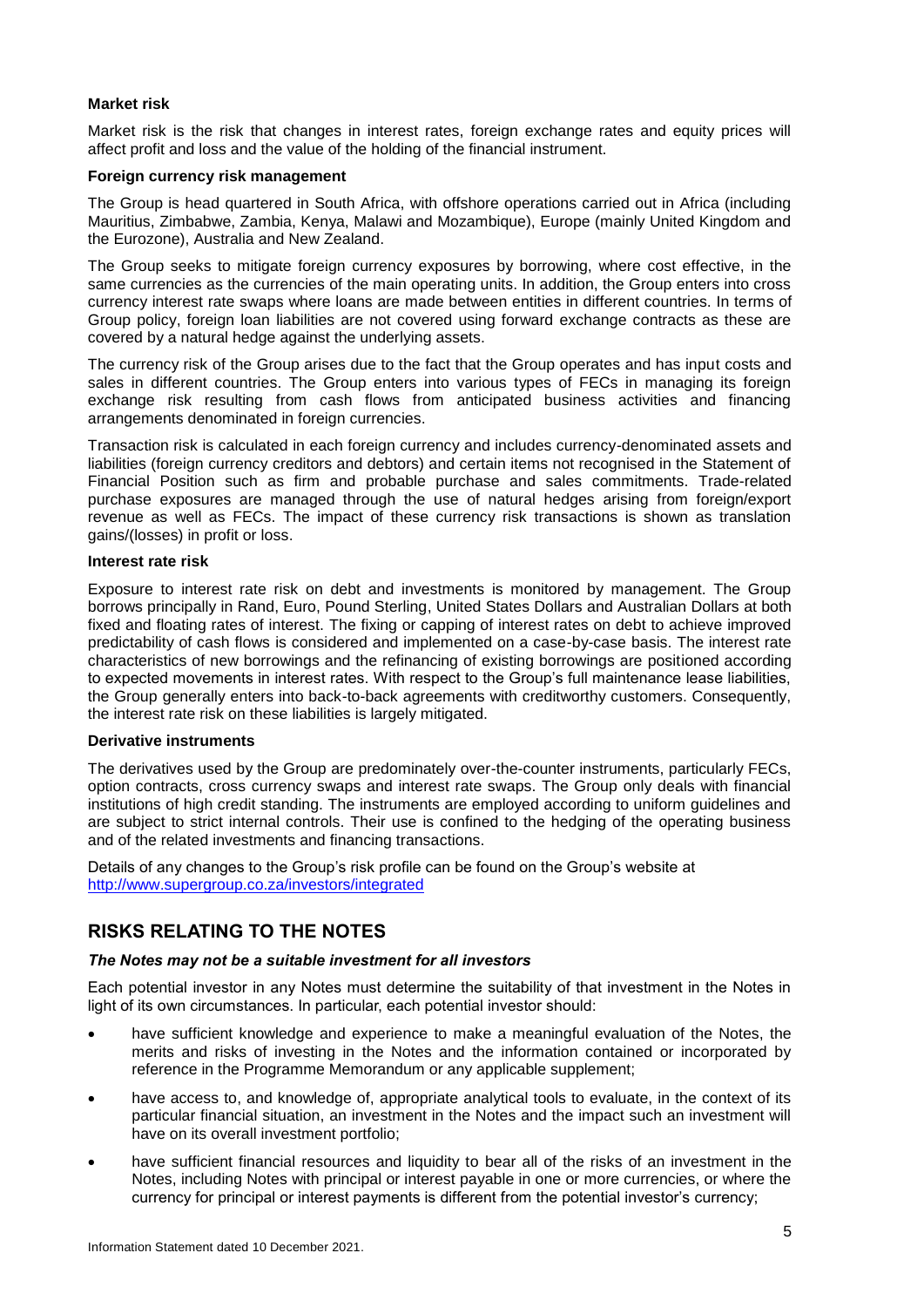- understand thoroughly the terms of the Notes and be familiar with the behaviour of any relevant indices and financial markets; and
- be able to evaluate (either alone or with the help of a financial adviser) possible scenarios for economic, interest rate and other factors that may affect its investment and its ability to bear the applicable risks.

Some Notes are complex financial instruments. Sophisticated institutional investors generally do not purchase complex financial instruments as stand-alone investments. They purchase complex financial instruments as a way to reduce risk or enhance yield with an understood, measured and appropriate addition of risk to their overall portfolios. A potential investor should not invest in Notes which are complex financial instruments unless it has the expertise (either alone or with a financial adviser) to evaluate how the Notes will perform under changing conditions, the resulting effects on the value of the Notes and the impact this investment will have on the potential investor's overall investment portfolio.

## *There may not be an active trading market for the Notes*

Notes issued under the Programme will be new securities which may not be widely distributed and for which there is currently no active trading market (unless in the case of any particular Tranche, such Tranche is to be consolidated with and form a single series with a Tranche of Notes which is already issued). If the Notes are traded after their initial issuance, they may trade at a discount to their initial offering price, depending upon prevailing interest rates, the market for similar securities, general economic conditions and the financial condition of the Issuer. There is no assurance as to the development or liquidity of any trading market for any particular Tranche of Notes.

## *The Notes may be redeemed prior to maturity*

Unless in the case of any particular Tranche of Notes the Applicable Pricing Supplement specifies otherwise, in the event that the Issuer would be obliged to increase the amounts payable in respect of any Notes due to any withholding or deduction for or on account of any present or future taxes, duties, assessments or governmental charges of whatever nature imposed, levied, collected, withheld or assessed by or on behalf of the government of South Africa or any political subdivision thereof or any authority therein or thereof having power to tax, the Issuer may redeem all Outstanding Notes in accordance with the Terms and Conditions.

In addition, if in the case of any particular Tranche of Notes the Applicable Pricing Supplement specifies that the Notes are redeemable at the Issuer's option in certain other circumstances, the Issuer may choose to redeem the Notes at times when prevailing interest rates may be relatively low. In such circumstances an investor may not be able to reinvest the redemption proceeds in a comparable security at an effective interest rate as high as that of the relevant Notes.

## *Because uncertificated Notes are held in the CSD, investors will have to rely on their procedures for transfer, payment and communication with the Issuer*

Notes issued under the Programme which are listed on the Interest Rate Market of the JSE or such other or additional Financial Exchange and/or held in the CSD may, subject to Applicable Laws and the Applicable Procedures, be issued in uncertificated form. Unlisted Notes may also be held in the CSD in uncertificated form. Notes held in the CSD will be issued, cleared and settled in accordance with the Applicable Procedures through the electronic settlement system of the CSD. Except in the limited circumstances described in the Terms and Conditions, investors will not be entitled to receive Individual Certificates. The CSD will maintain records of the Beneficial Interests in Notes and/or issued in uncertificated form, which are held in the CSD (whether such Notes are listed or unlisted). Investors will be able to trade their Beneficial Interests only through the CSD and in accordance with the Applicable Procedures.

Payments of principal and/or interest in respect of uncertificated Notes will be made to the CSD or the Participants and the Issuer will discharge its payment obligations under the Notes by making payments to or to the CSD or the Participants for distribution to their account holders. A holder of a Beneficial Interest in uncertificated Notes, whether listed or unlisted, must rely on the procedures of the CSD to receive payments under the relevant Notes. Each investor shown in the records of the CSD or the Participants, as the case may be, shall look solely to the CSD or the Participant, as the case may be, for his share of each payment so made by the Issuer to the registered holder of such uncertificated Notes. The Issuer has no responsibility or liability for the records relating to, or payments made in respect of, such Beneficial Interests.

Holders of Beneficial Interests in uncertificated Notes will not have a direct right to vote in respect of the relevant Notes. Instead, such holders will be permitted to act only to the extent that they are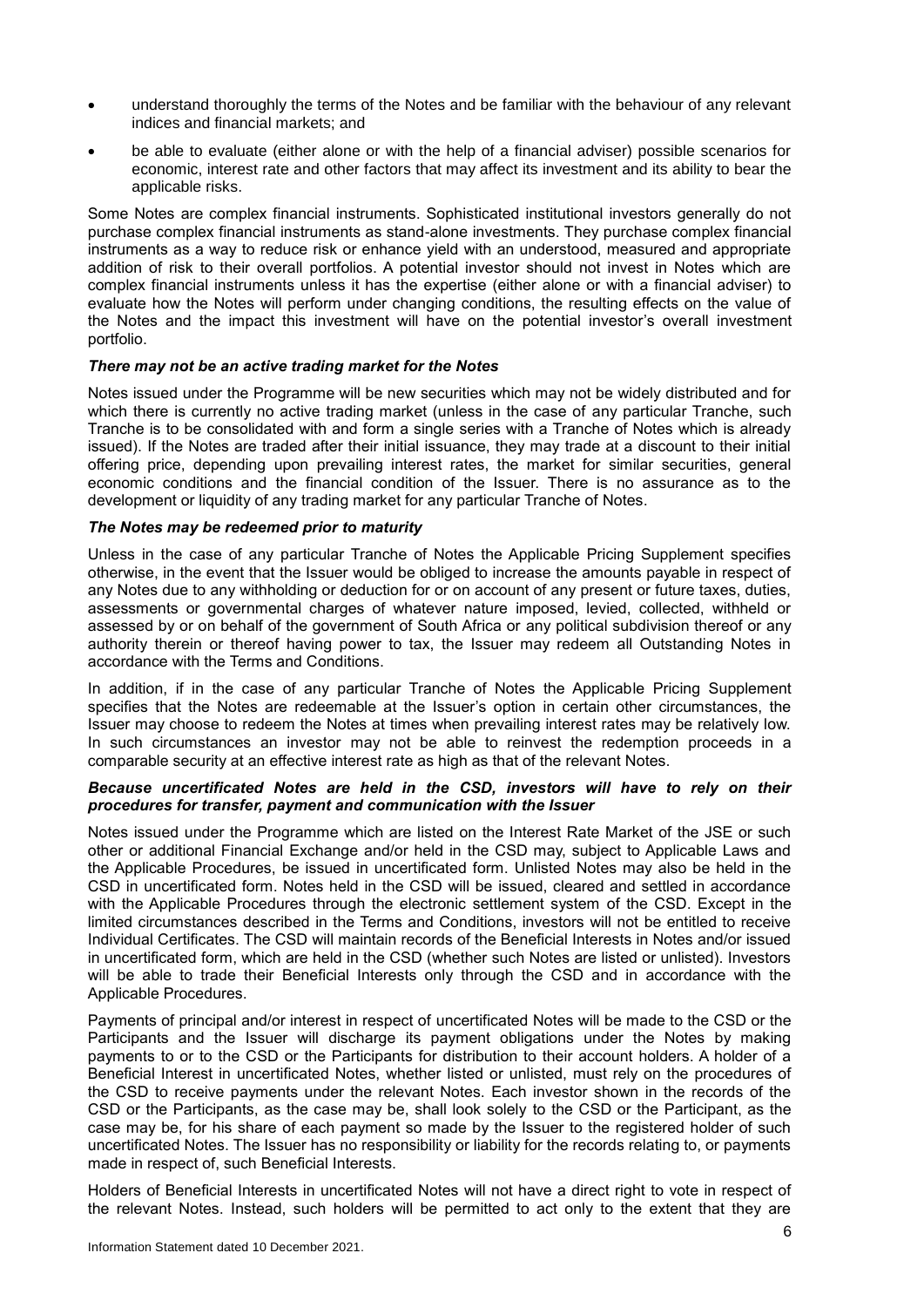enabled by the CSD to appoint appropriate proxies.

## *Recourse to the JSE Debt Guarantee Fund Trust*

The holders of Notes that are not listed on the Interest Rate Market of the JSE will have no recourse against the JSE Debt Guarantee Fund Trust. Claims against the JSE Debt Guarantee Fund Trust may only be made in respect of the trading of Notes listed on the Interest Rate Market of the JSE and in accordance with the rules of the JSE Debt Guarantee Fund Trust. Unlisted Notes are not regulated by the JSE.

## *Credit Rating*

Tranches of Notes issued under the Programme, the Issuer and/or the Programme, as the case may be, may be rated or unrated. A Rating is not a recommendation to buy, sell or hold securities and may be subject to suspension, reduction or withdrawal at any time by the assigning Rating Agency. Any adverse change in an applicable credit rating could adversely affect the trading price for the Notes issued under the Programme.

## **RISKS RELATED TO THE STRUCTURE OF THE PARTICULAR ISSUE OF NOTES**

A wide range of Notes may be issued under the Programme. A number of these Notes may have features which contain particular risks for potential investors. Set out below is a description of certain such features:

## *Notes subject to optional redemption by the Issuer*

An optional redemption feature is likely to limit the market value of the Notes. During any period when the Issuer may elect to redeem the Notes, the market value of those Notes generally will not rise substantially above the price at which they can be redeemed. This may also be true prior to any redemption period. The Issuer may be expected to redeem Notes when its cost of borrowing is lower than the interest rate on the Notes. At those times, an investor generally would not be able to re-invest the redemption proceeds at an effective interest rate as high as the interest rate on the Notes being redeemed and may only be able to do so at a significantly lower rate. Potential investors should consider reinvestment risk in light of other investments available at that time.

## *Index-Linked and Dual Currency Notes*

The Issuer may issue Notes the terms of which provide for interest or principal payable in respect of such Notes to be determined by reference to an index or formula, to changes in the prices of securities or commodities, to movements in currency exchange rates or other factors (each, a **Relevant Factor**) or with principal or interest payable in one or more currencies which may be different from the currency in which the Notes are denominated. Potential investors should be aware that:

- the market price of such Notes may be volatile;
- no interest may be payable on such Notes;
- payments of principal or interest on such Notes may occur at a different time or in a different currency than expected;
- the amount of principal payable at redemption may be less than the Nominal Amount of such Notes or even zero;
- a Relevant Factor may be subject to significant fluctuations that may not correlate with changes in interest rates, currencies or other indices;
- if a Relevant Factor is applied to Notes in conjunction with a multiplier greater than one or contains some other leverage factor, the effect of changes in the Relevant Factor on principal or interest payable is likely to be magnified; and
- the timing of changes in a Relevant Factor may affect the actual yield to investors, even if the average level is consistent with their expectations. In general, the earlier the change in the Relevant Factor, the greater the effect on yield.

## *Partly-paid Notes*

The Issuer may issue Notes where the issue price is payable in more than one instalment. Failure to pay any subsequent instalment could result in an investor losing all of its investment.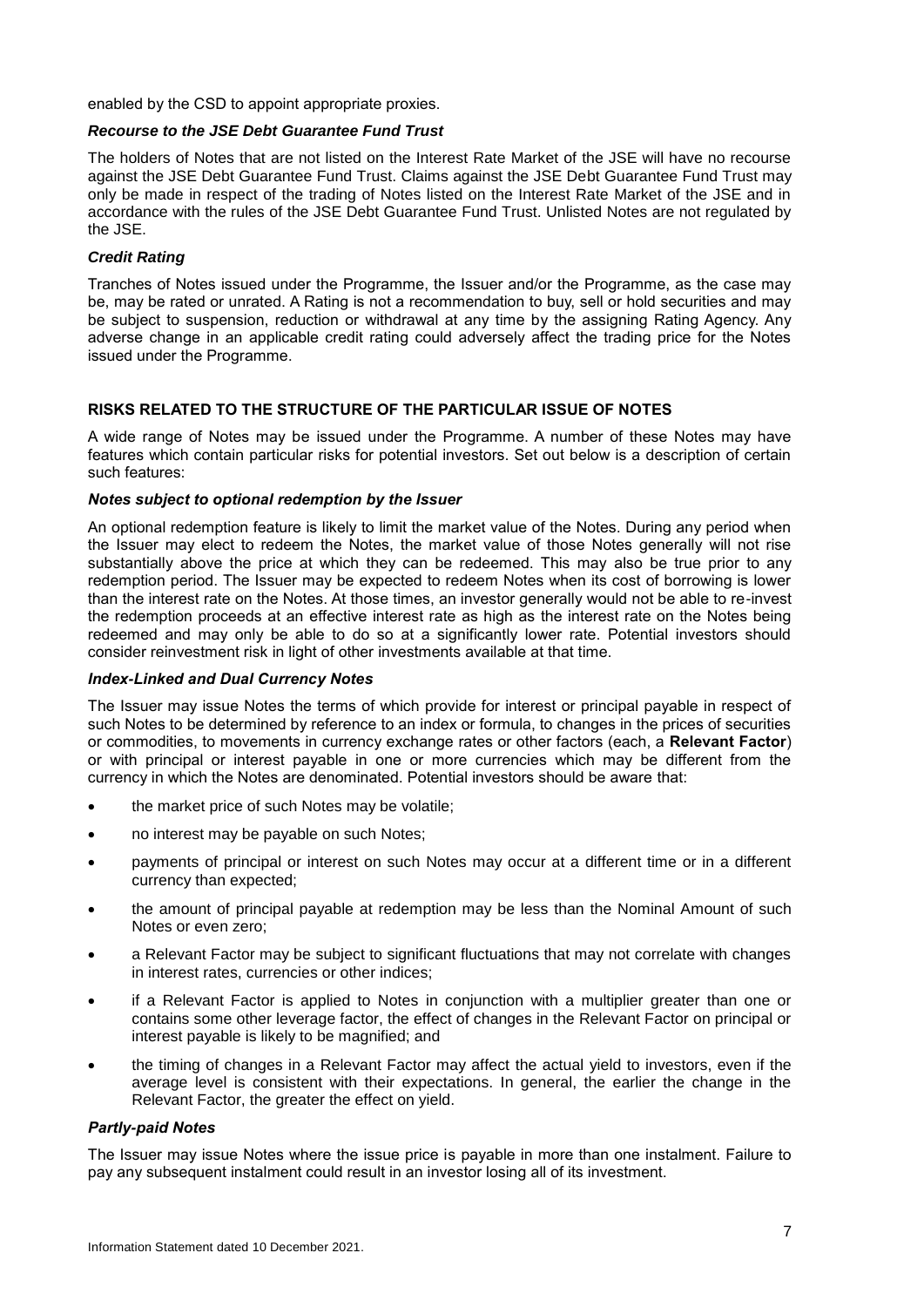## *Notes issued at a substantial discount or premium*

The market values of securities issued at a substantial discount or premium from their principal amount tend to fluctuate more in relation to general changes in interest rates than do prices for conventional interest-bearing securities. Generally, the longer the remaining term of the securities, the greater the price volatility as compared to conventional interest-bearing securities with comparable maturities.

## *Variable Rate Notes with a multiplier or other leverage factor*

Notes with variable interest rates can be volatile investments. If they are structured to include multipliers or other leverage factors, or caps or floors, or any combination of those features or other similar related features, their market values may be even more volatile than those for securities that do not include those features.

## *Fixed/Floating Rate Notes*

Fixed/Floating Rate Notes may bear interest at a rate that the Issuer may elect to convert from a fixed rate to a floating rate, or from a floating rate to a fixed rate. The Issuer's ability to convert the interest rate will affect the secondary market and the market value of such Notes since the Issuer may be expected to convert the rate when it is likely to produce a lower overall cost of borrowing. If the Issuer converts from a fixed rate to a floating rate, the spread on the Fixed/Floating Rate Notes may be less favourable than then prevailing spreads on comparable Floating Rate Notes tied to the same reference rate. In addition, the new floating rate may at any time be lower than the rates on other Notes. If the Issuer converts from a floating rate to a fixed rate, the fixed rate may be lower than then prevailing rates on its Notes.

## *Notes where denominations involve integral multiples: Individual Certificates*

In relation to any issue of Notes which have denominations consisting of a minimum Specified Denomination plus one or more higher integral multiples of another smaller amount, it is possible that such Notes may be traded in amounts that are not integral multiples of such minimum Specified Denomination. In such a case a holder who, as a result of trading such amounts, holds an amount which is less than the minimum Specified Denomination in his account with the relevant clearing system at the relevant time may not receive an Individual Certificate in respect of such holding and would need to purchase a Nominal Amount of Notes such that its holding amounts to a minimum Specified Denomination.

If Individual Certificates are issued, holders should be aware that Individual Certificates which have a denomination that is not an integral multiple of the minimum Specified Denomination may be illiquid and difficult to trade.

## *Modification and waivers and substitution*

The Terms and Conditions contain provisions for calling meetings of Noteholders to consider matters affecting their interests generally. These provisions permit defined majorities to bind all Noteholders including Noteholders who did not attend and vote at the relevant meeting and Noteholders who voted in a manner contrary to the majority.

## *Change of law*

The Notes are governed by, and will be construed in accordance with, South African law in effect as at the Programme Date. No assurance can be given as to the impact of any possible judicial decision or change to South African law or administrative practice in South Africa after the Programme Date.

## *Legal investment considerations may restrict certain investments*

The investment activities of certain investors are subject to legal investment laws and regulations, or review or regulation by certain authorities. Each potential investor should consult its legal advisers to determine whether and to what extent (1) Notes are legal investments for it, (2) Notes can be used as collateral for various types of borrowing and (3) other restrictions apply to its purchase or pledge of any Notes. Financial institutions should consult their legal advisers or the appropriate regulators to determine the appropriate treatment of Notes under any applicable risk-based capital or similar rules.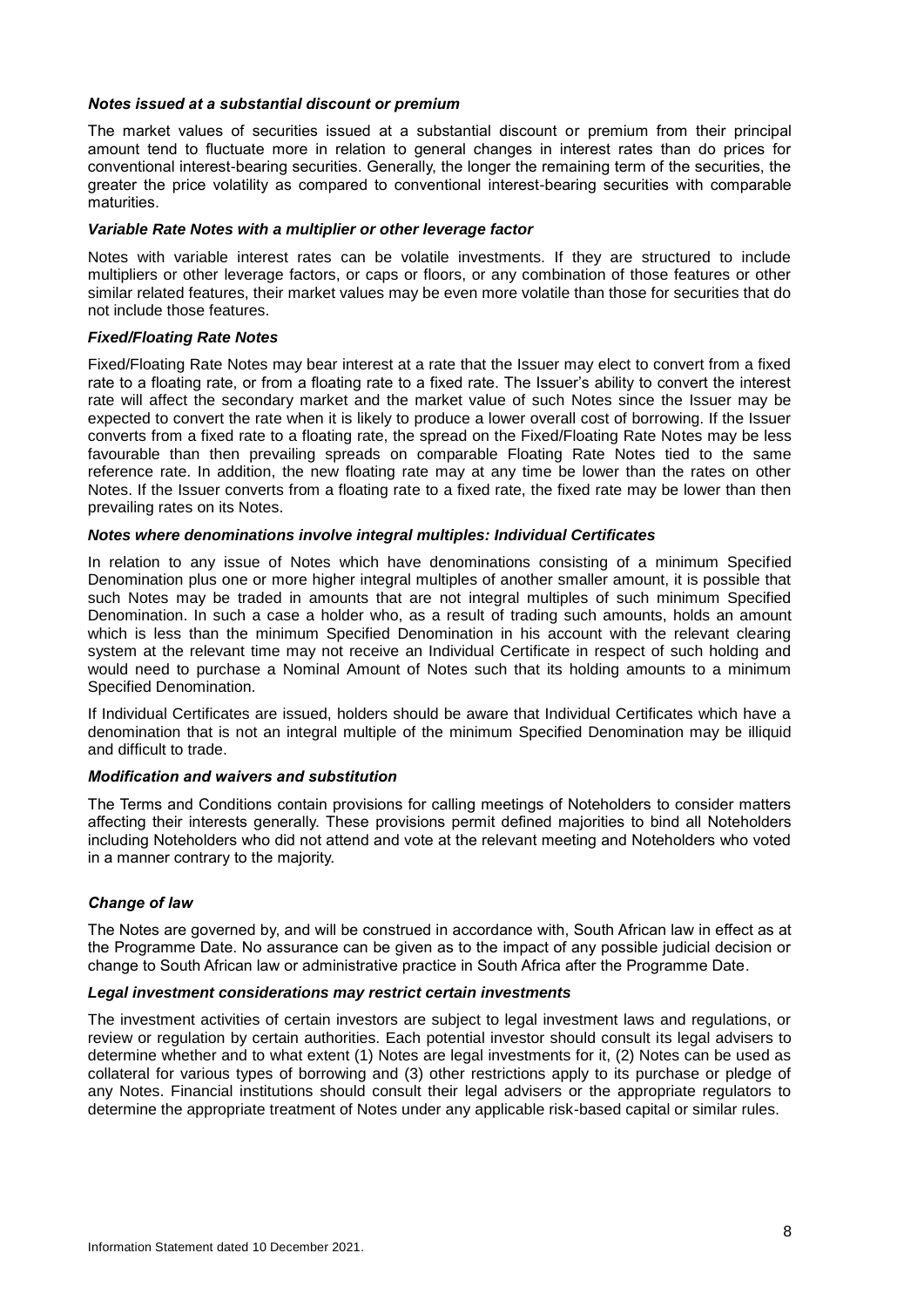## <span id="page-13-0"></span>**SUMMARY OF INFORMATION INCLUDED IN THIS DOCUMENT BY REFERENCE**

| <b>Information</b>                                                                            | <b>Source</b>                                                                                      |
|-----------------------------------------------------------------------------------------------|----------------------------------------------------------------------------------------------------|
| Description of Super Group's business                                                         | http://www.supergroup.co.za/investors/integrated                                                   |
|                                                                                               | http://www.supergroup.co.za/investors/financial                                                    |
| The brief curriculum vitae (CV) and capacity of<br>the Executive, Non-executive Directors and | http://www.supergroup.co.za/about/board-of-                                                        |
| Debt Officer of Super Group                                                                   | directors                                                                                          |
| Interim and Final Results of Super Group                                                      | https://www.supergroup.co.za/investors/financial                                                   |
|                                                                                               |                                                                                                    |
| Annual Financial Statements and Integrated<br><b>Report of Super Group</b>                    | http://www.supergroup.co.za/investors/integrated                                                   |
|                                                                                               |                                                                                                    |
| Annual Financial Statements of the Guarantors                                                 | Available for inspection on request at 27 Impala<br>Road, Chislehurston, Sandton, 2196             |
|                                                                                               |                                                                                                    |
| Corporate Governance and King IV                                                              | http://www.supergroup.co.za/investors/integrated                                                   |
|                                                                                               | https://www.supergroup.co.za/ireport/2021_integrat<br>ed_report/commitment-to-sustainable-shared-  |
|                                                                                               | value/governance/                                                                                  |
|                                                                                               | https://www.supergroup.co.za/ireport/2021 integrat                                                 |
|                                                                                               | ed_report/commitment-to-sustainable-shared-<br>value/governance/                                   |
|                                                                                               | https://www.supergroup.co.za/ireport/2021_integrat                                                 |
|                                                                                               | ed_report/commitment-to-sustainable-shared-<br>value/king-iv-application-assessment/               |
|                                                                                               | https://www.supergroup.co.za/assets/downloads/20                                                   |
|                                                                                               | 21 King IV Application Assessment.pdf                                                              |
| Directorships                                                                                 | Available on request, after consent in terms of<br>POPIA is received from the respective Director. |
|                                                                                               |                                                                                                    |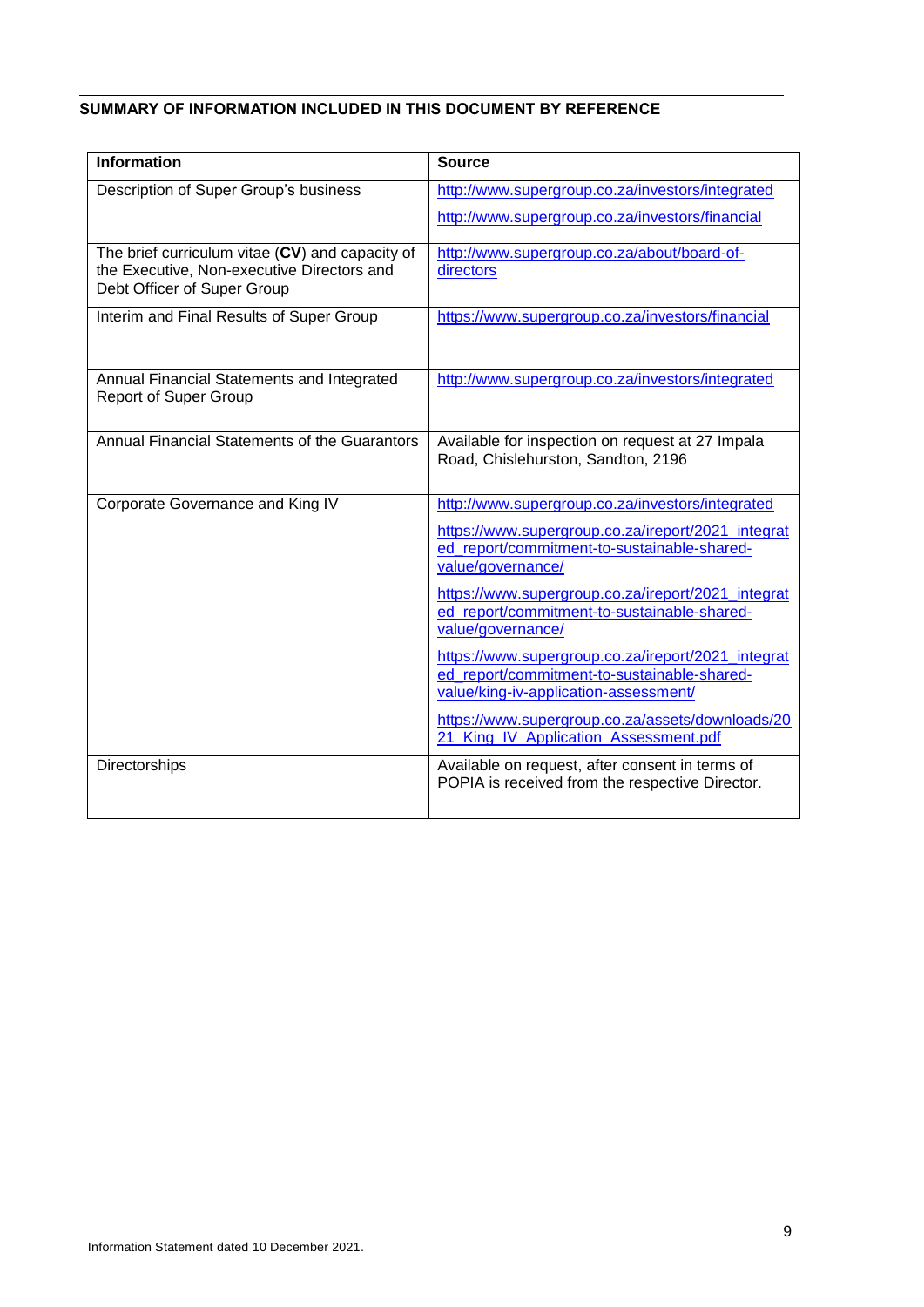## <span id="page-14-0"></span>**DESCRIPTION OF SUPER GROUP LIMITED**

*Capitalised terms used in this section headed "Description of Super Group Limited" shall bear the same meanings as used in the Terms and Conditions, or defined in the section headed "Abbreviations and Definitions", except to the extent that they are separately defined in this section or this is clearly inappropriate from the context.*

#### 1. **INTRODUCTION**

Super Group Limited (registration number 1943/016107/06) , the holding company of the Group, is a company listed on the main board of the JSE in the "*Industrial Transportation*" sector, incorporated on 16 June 1943 and domiciled in the Republic of South Africa. Super Group is a leading transport logistics and mobility group, headquartered in South Africa. Super Group, founded in 1986, has been listed on the JSE since 1996. Super Group includes supply chain, dealerships and fleet solutions businesses focused on offering a comprehensive range of services, utilising world-class skills and technology.

## 2. **OWNERSHIP AND CONTROL**

The South African operations of the Group, which comprise the Supply Chain South Africa, FleetAfrica and Dealerships Divisions, fall under Super Group Holdings Proprietary Limited (**SGH**), which has a level 2 B-BBEE rating. The international operations, comprising African Logistics, SG Fleet (Australia), LeasePlan (ANZ), Allen Ford, inTime and Mauritius, reside under the wholly-owned subsidiary registered in Mauritius, Bluefin Investments Limited.

SG Tsogo (RF) Proprietary Limited (**SGTS**) owns 20,04% of the capital of SGH. 51% of the shares of SGTS are owned by the SG Tsogo Empowerment Trust, a black employee empowerment trust and 49% of the shares are owned by Super Group. The result is that the South African B-BBEE employees effectively own 10,2% of the South African operations under SGH.

Super Group operates mainly through the following subsidiaries, Super Group Trading Proprietary Limited, Super Group Africa Proprietary Limited, Digistics Proprietary Limited, SG Coal Proprietary Limited, ABF Legend Logistics Proprietary Limited, Lieben Logistics Proprietary Limited, GLS Supply Chain Equipment Proprietary Limited, Bluefin Investments Limited, SG Fleet Group Limited, SG inTime Holdings GmbH, and Allen Ford (UK) Limited.

The simplified structure of the Group is set out on the following page.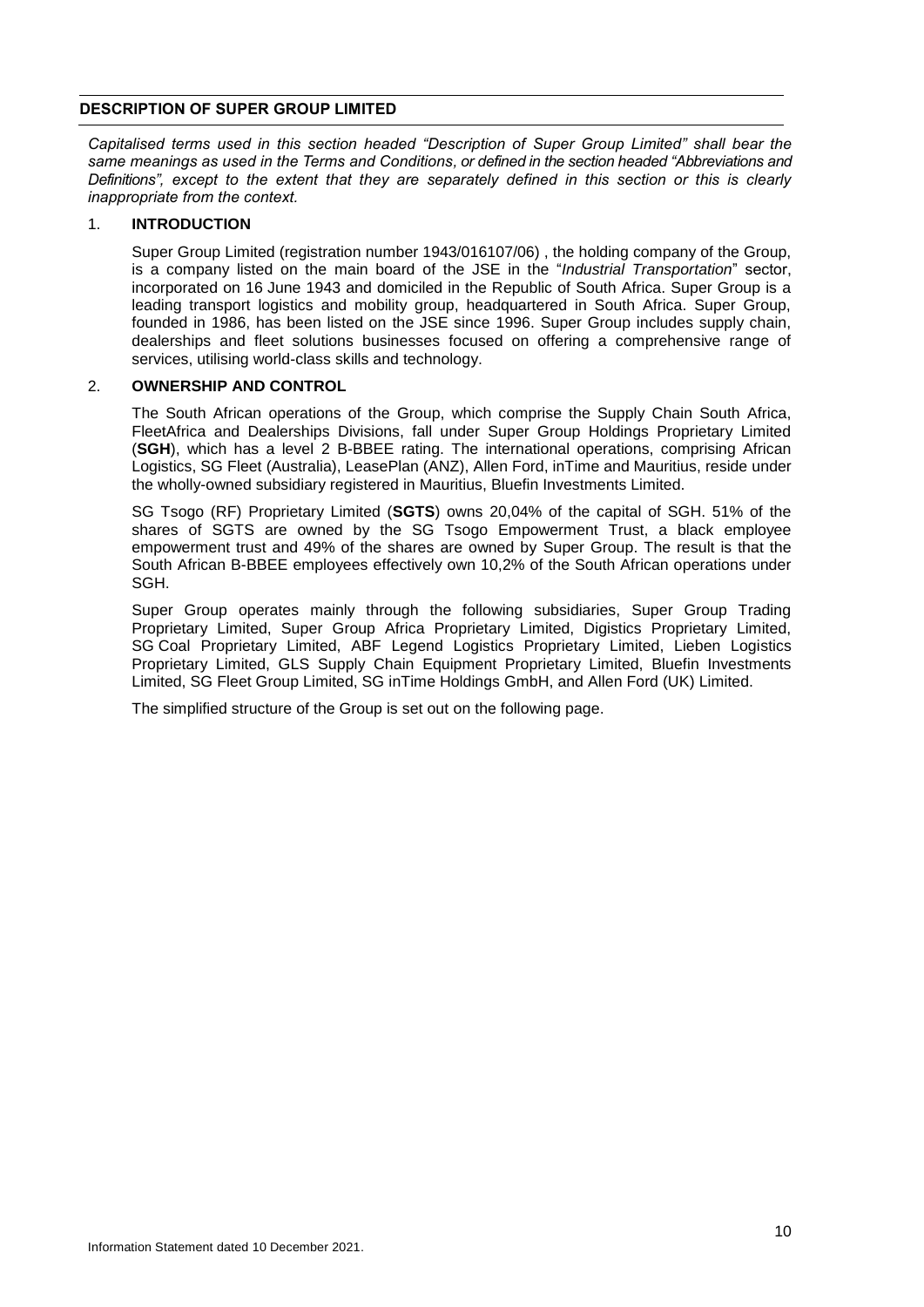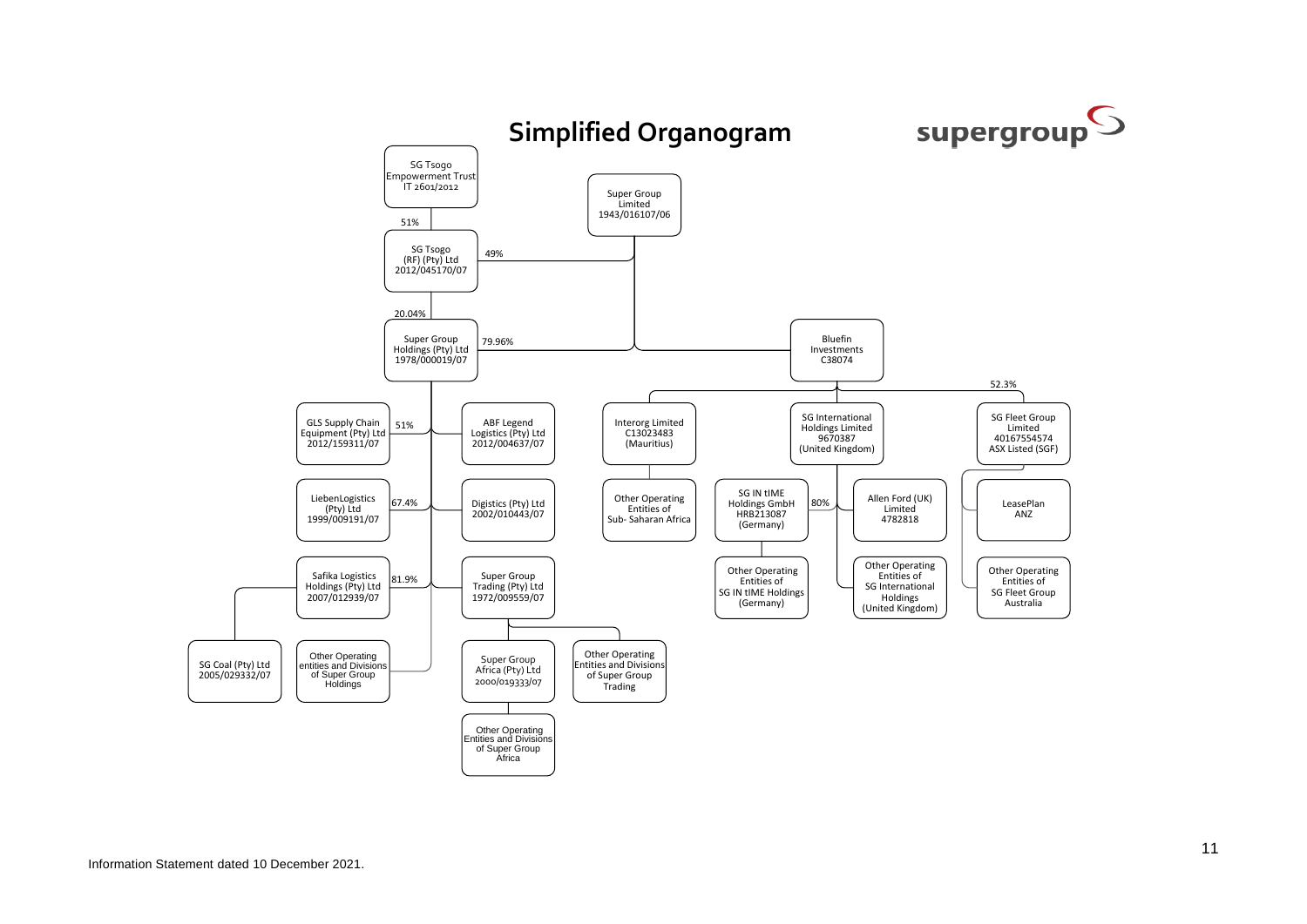## 3. **MANAGEMENT STRATEGY**

# **Our vision**

The strategic vision for Super Group is to be a leading mobility, fleet lease, logistics and transport group in the regions in which we operate and to provide end-to-end supply chain solutions, fleet management and dealership services to a diversified customer base in Africa, Australia, the United Kingdom, Europe and New Zealand.

# **Our strategic focus**

Super Group remains committed to its strategy of being an innovative, integrated, customer centric mobility solutions company. The four fundamental pillars on which the strategy is b:

| <b>INNOVATION</b>                                                                                                                                                                                                             | <b>INTEGRATION</b>                                                                                                                                                                                                                                                             | <b>CUSTOMER</b>                                                                                                                                                                                                             | <b>SUSTAINABLE</b>                                                                                                                                                                                                                                                                                  |
|-------------------------------------------------------------------------------------------------------------------------------------------------------------------------------------------------------------------------------|--------------------------------------------------------------------------------------------------------------------------------------------------------------------------------------------------------------------------------------------------------------------------------|-----------------------------------------------------------------------------------------------------------------------------------------------------------------------------------------------------------------------------|-----------------------------------------------------------------------------------------------------------------------------------------------------------------------------------------------------------------------------------------------------------------------------------------------------|
|                                                                                                                                                                                                                               |                                                                                                                                                                                                                                                                                | <b>CENTRICITY</b>                                                                                                                                                                                                           | <b>GROWTH</b>                                                                                                                                                                                                                                                                                       |
| Ensure digital leadership<br>and leverage this<br>capability as a definitive<br>competitive advantage for<br>the Group and its clients.                                                                                       | Embrace the principals of<br>integrated thinking to<br>ensure alignment between<br>vision, purpose and<br>strategy.                                                                                                                                                            | Place our customers and<br>clients at the core of the<br>business and create<br>solutions, products,<br>processes and policies<br>that deliver added value<br>and build long-term,<br>mutually beneficial<br>relationships. | Consistently deliver<br>shareholder value.                                                                                                                                                                                                                                                          |
| Design and adopt digital<br>dominant business models<br>that reflect our operating<br>context, ensure business<br>continuity, improve<br>efficiency realise cost<br>savings and increase<br>focus on value-add<br>activities. | Establish a multi-capital<br>mind set and a<br>collaborative management<br>culture.                                                                                                                                                                                            | Proactively recognise<br>shifts in our clients'<br>industries, geographies,<br>ecosystems, consumer<br>behaviour.                                                                                                           | Build a sustainable<br>business that empowers<br>our people and<br>communities, and which<br>skilfully balances the<br>needs of people, planet<br>and profit.                                                                                                                                       |
| Optimise the conversion of<br>big data to business<br>intelligence to better<br>predict and leverage shifts<br>in demand and anticipate<br>changing customer needs.                                                           | Design and implement<br>integrated client<br>solutions that:<br>enable and capture<br>opportunities for<br>synergy<br>optimise key<br>processes, functions<br>and relationships<br>across the value chain<br>improve response and<br>production time<br>reduce costs and waste | Anticipate how these shifts<br>will impact their strategies<br>- leveraging the<br>opportunities and<br>mitigating the risks.                                                                                               | Develop and implement<br>world class tools,<br>techniques and skills that<br>enable the Group to better<br>anticipate, identify and<br>respond to changing<br>market forces - enabling<br>first mover advantage in<br>new markets and ensuring<br>expansion of market share<br>in existing markets. |
| Utilise data-driven insights<br>to enable faster, more<br>insightful decision making<br>and agile solution delivery.                                                                                                          | Balance the needs of our<br>diverse stakeholders.                                                                                                                                                                                                                              | Be the market benchmark<br>in terms of efficiency and<br>customer service.                                                                                                                                                  |                                                                                                                                                                                                                                                                                                     |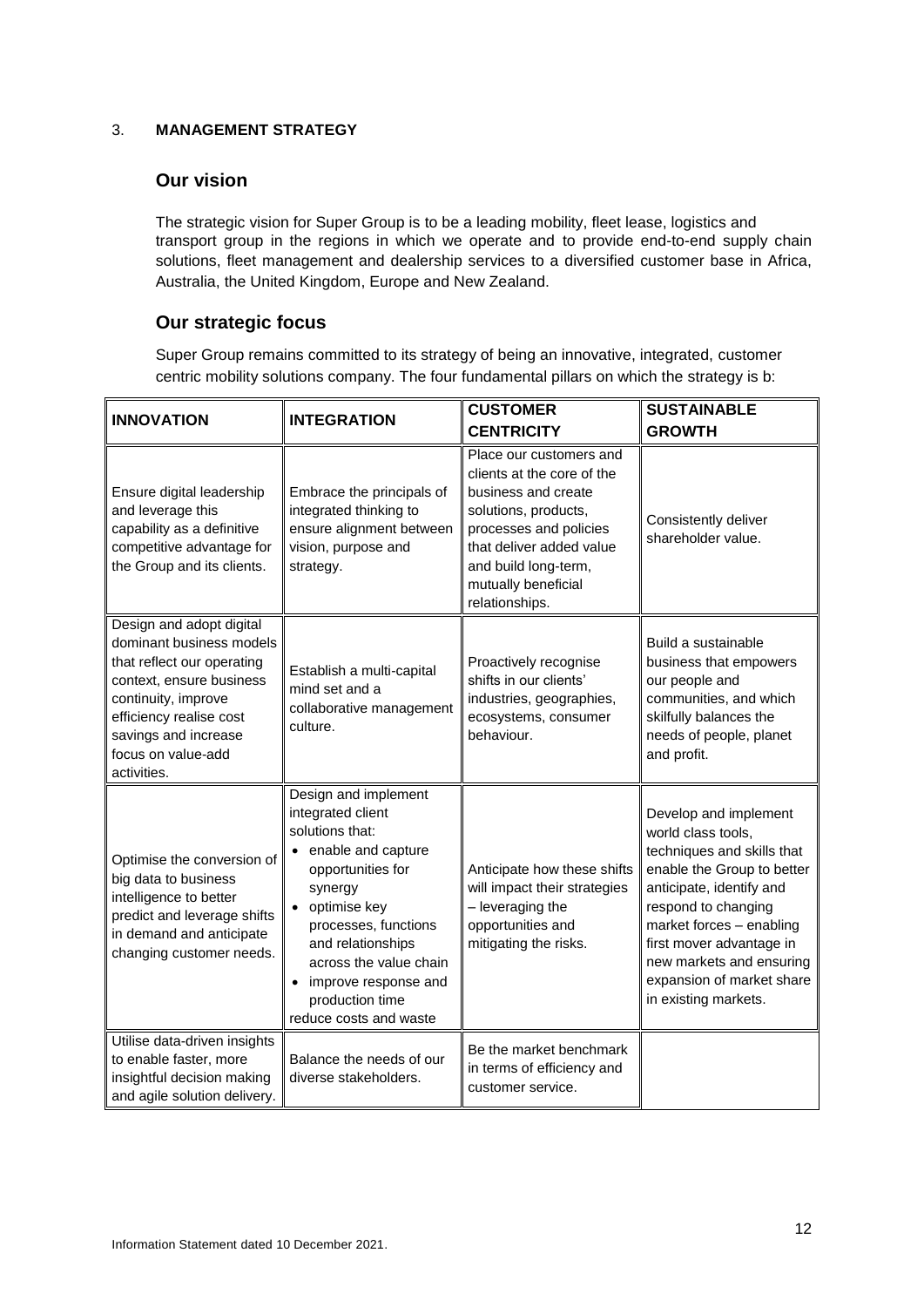## **Supply Chain Africa**

Aims to be one of the leading end-to-end supply chain solution companies in southern Africa.

- Continued development of integrated end-to-end solutions
- Improved efficiencies, reduced costs and optimised asset investment
- Strict overhead and margin management in response to a challenging economic environment
- Increased and improved digital trading platforms
- Wider commodity trading solutions and margins

## **Supply Chain Europe**

Strives to be one of the leading time-critical and integrated supply chain management solutions businesses in the UK and Europe.

- Diversification of customer base as economies recover to pre-Covid levels
- Improve customer flexibility and supply chain visibility
- Continued review of business models to ensure resilience and relevance in line with fluctuating demand
- Cost rationalisation to achieve profitability with lower critical mass

## **Fleet Africa**

Aspires to be a leading provider of fleet solutions in southern and East Africa in commercial and specialised fleets for both private and public enterprises.

- Focus on corporate solutions
- Invest in digital and enhanced data solutions
- Pursue FML market expansion opportunities in East and West Africa

## **SG Fleet**

Aims to be the leading provider of integrated mobility solutions in its chosen markets.

- Develop one-stop commercial solutions across funding, maintenance, insurance and e-Commerce platforms
- Expand the corporate business model through the LeasePlan ANZ acquisition
- Pursue integration and cross-selling opportunities in terms of transport solutions, including planning and optimisation platforms
- Develop a wider range of technology driven, high value add products and services

## **Dealerships SA**

Strives to be a highly efficient and dynamic dealerships business representing multiple OEMs across South Africa.

- Rationalise sustainable brands and sites, with a focus on multi-brand facilities
- Continue to optimise the dealer network
- Enhanced digital trading platforms

## **Dealerships UK**

Aspires to be the leading Ford and Kia dealership group in the UK.

- Establishing fleet partnerships
- Leveraging data platforms digitisation and e-Commerce trade platforms
- Expand motor manufacturer representation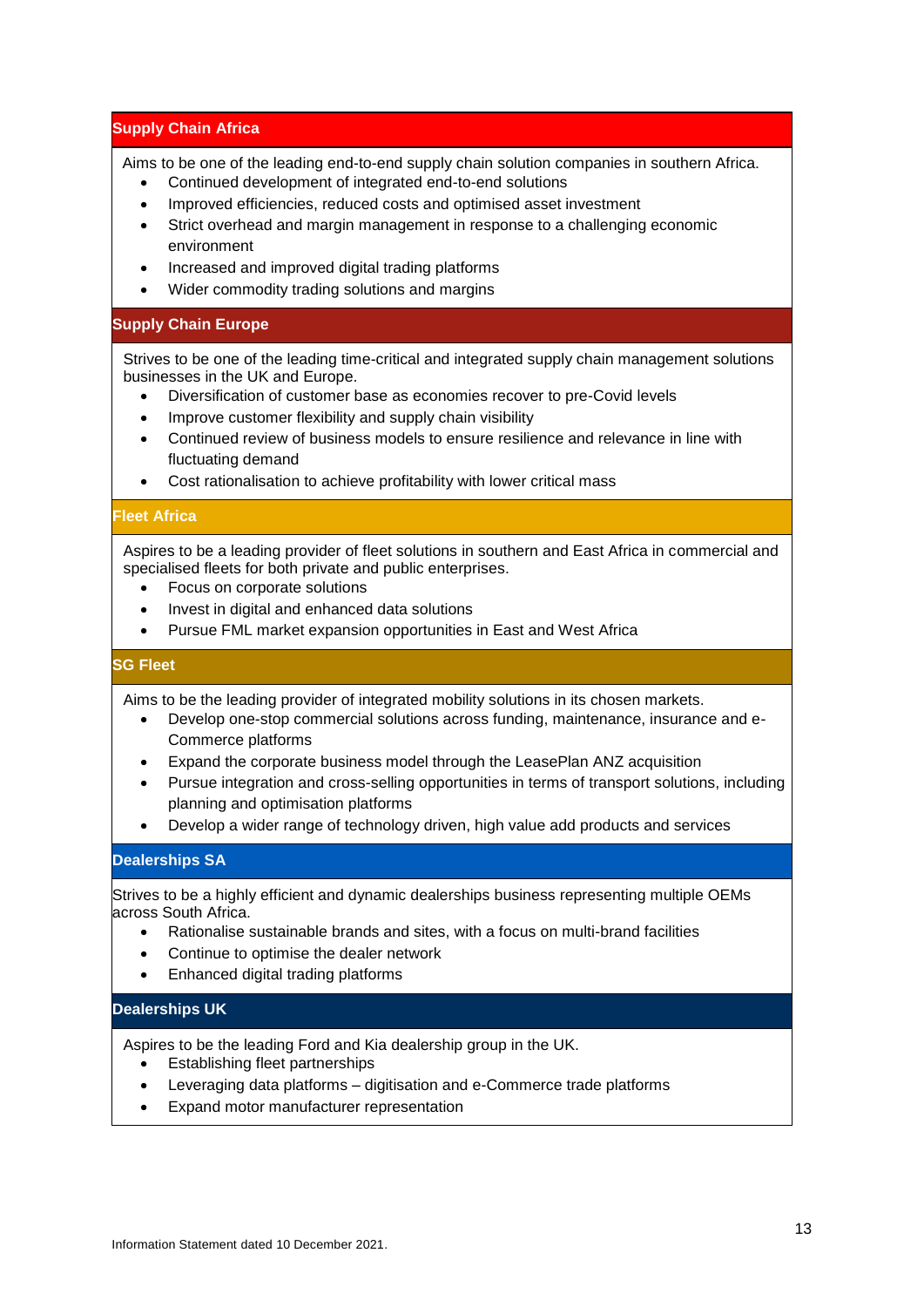## 4. **DESCRIPTION OF BUSINESS**

#### 4.1. **Supply Chain**

Super Group has Supply Chain operations based in Southern Africa and in Europe.

The Supply Chain Africa division delivers an end-to-end supply chain solution through the integration of its multiple business units. Its services include supply chain optimisation, consulting, technology, procurement, third-party distribution, transport, multi-temperature controlled product distribution, bulk raw material transportation, warehousing, inbound and outbound freight forwarding, customs clearing, import and export consolidation, international airfreight services and bonded cross-border transport.

For further information on the Supply Chain Africa division, please refer to: <http://www.supergroup.co.za/supply-chain-africa>

The Supply Chain Europe division incorporates inTime, a niche logistics company that operates throughout Europe, Ader, a Spanish courier and express transport operator with 18 operations in the Eurozone, and TLT, a fifth party logistics provider focusing on organisational consulting and support, material flow planning, logistics, production, development and engineering services.

For further information on the Supply Chain Europe division, please refer to: <http://www.supergroup.co.za/europesupply>

*Further details are in the most recent Integrated Report on the Group's website:*

<http://www.supergroup.co.za/investors/integrated>

*Any changes subsequent to the latest Integrated Report are in the most recent Interim Results on the Group's website:*

<http://www.supergroup.co.za/investors/financial>

## 4.2. **Fleet Solutions**

Super Group has fleet management operations in Southern Africa (**FleetAfrica**) and Australia, New Zealand and the United Kingdom (**SG Fleet**).

FleetAfrica is a leading provider of fleet solutions in Southern Africa with a reputation for market leading performance history in the management of commercial and specialised fleets. FleetAfrica provides flexible, turnkey fleet management solutions, which are designed to meet the specific transport and vehicle management needs of its customers.

For further information on the FleetAfrica division, please refer to: <http://www.supergroup.co.za/fleetafrica>

SG Fleet is a leading provider of integrated mobility solutions, including fleet management, vehicle leasing, and salary packaging services. SG Fleet has a presence across Australia, as well as in the United Kingdom and New Zealand. SG Fleet has a unique position in the marketplace, built on the experience and product expertise of its team.

For further information on the SG Fleet division, please refer to: <http://www.supergroup.co.za/sgfleet>

*Further details are in the most recent Integrated Report on the Group's website:*

<http://www.supergroup.co.za/investors/integrated>

*Any changes subsequent to the latest Integrated Report are in the most recent Interim Results on the Group's website:*

<http://www.supergroup.co.za/investors/financial>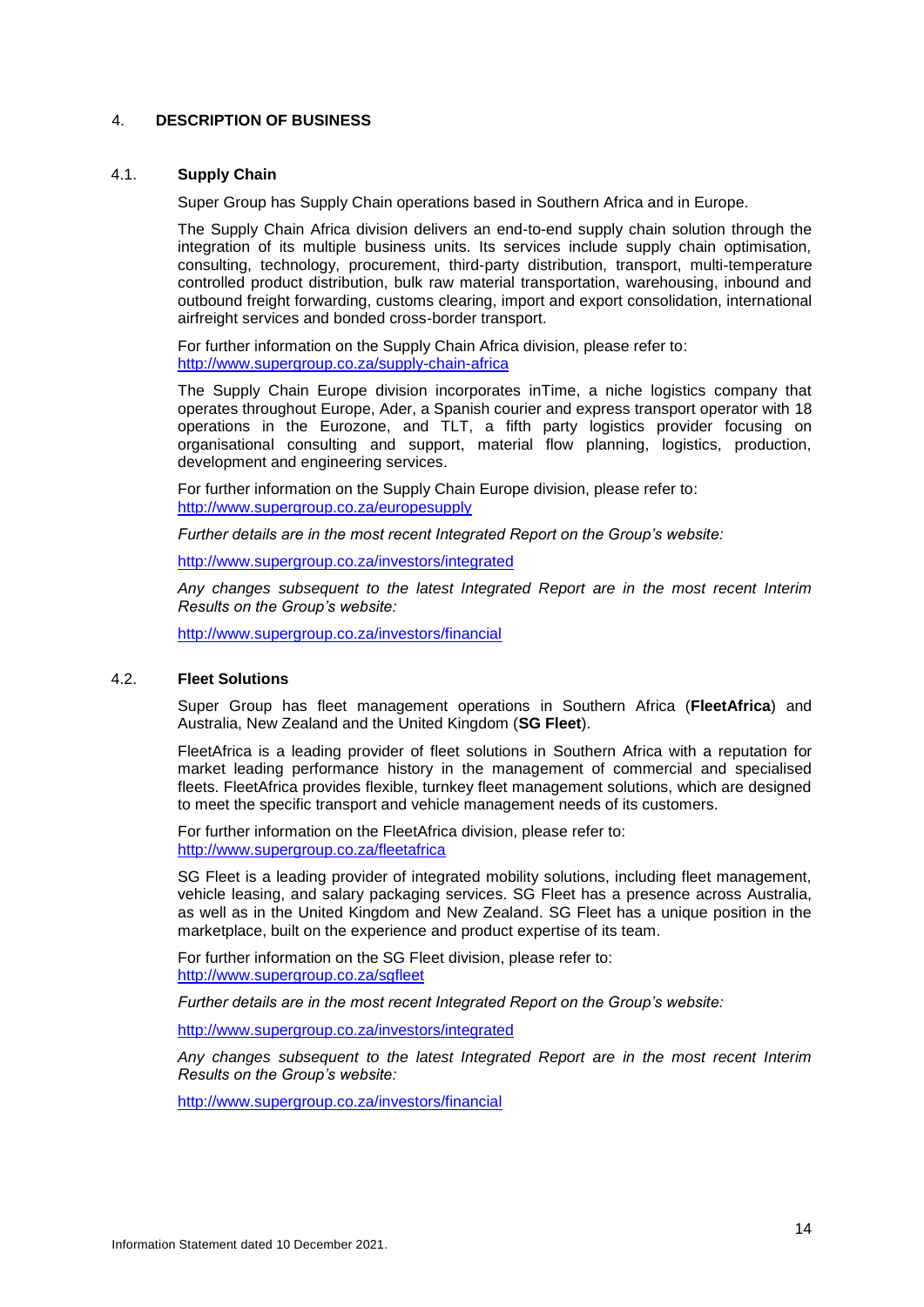## 4.3. **Dealerships**

Super Group has Dealership operations in South Africa and the United Kingdom.

The Super Group Dealerships division in South Africa consists of passenger and commercial vehicle franchises comprising many of the major franchise brands sold in the country. These dealerships are based in the Gauteng, North West, Mpumalanga and Western Cape provinces. Our dealerships offer finance, insurance, vehicle servicing and parts to all our customers.

For further information on the Dealerships SA division, please refer to: <http://www.supergroup.co.za/sadealerships>

The Super Group Dealerships division in the United Kingdom is one of the largest independently owned Ford franchise network in the UK, and includes the Ford, Kia and Mazda brands.

For further information on the Dealerships UK division, please refer to: <http://www.supergroup.co.za/ukdealerships>

*Further details are in the most recent Integrated Report on the Group's website:*

<http://www.supergroup.co.za/investors/integrated>

*Any changes subsequent to the latest Integrated Report are in the most recent Interim Results on the Group's website:*

<http://www.supergroup.co.za/investors/financial>

#### 4.4. **Services**

Super Group has Corporate Service operations in South Africa and Mauritius.

*Further details are in the most recent Integrated Report on the Group's website:*

<http://www.supergroup.co.za/investors/integrated>

*Any changes subsequent to the latest Integrated Report are in the most recent Interim Results on the Group's website:*

<http://www.supergroup.co.za/investors/financial>

## 5. **CORPORATE INFORMATION**

## **EXECUTIVE DIRECTORS, NON EXECUTIVE DIRECTORS AND DEBT OFFICER**

The full names, ages, functions and CVs of the executive, non-executive directors and the debt officer of Super Group are on the Group's website at:

The list of all other companies of which the executive, non-executive directors and the debt officer hold a directorship, can be obtained from the Issuer on request, and after consent in terms of POPIA is received from the respective executive, non-executive directors and the debt officer.

<http://www.supergroup.co.za/about/board-of-directors>

| The directors as at the date of this Information Statement are: |  |
|-----------------------------------------------------------------|--|
|-----------------------------------------------------------------|--|

| Mr. Peter Mountford   | <b>Executive Director</b>                         | <b>Chief Executive Officer</b>           |
|-----------------------|---------------------------------------------------|------------------------------------------|
| Mr. Colin Brown       | <b>Executive Director</b>                         | Chief Financial Officer,<br>Debt Officer |
| Mr. Phillip Vallet    | Non-independent, Non-executive<br><b>Director</b> | Chairman                                 |
| Mr. Valentine Chitalu | Lead Independent Non-executive<br>Director        |                                          |
| Mr. David Cathrall    | Independent Non-executive<br>Director             |                                          |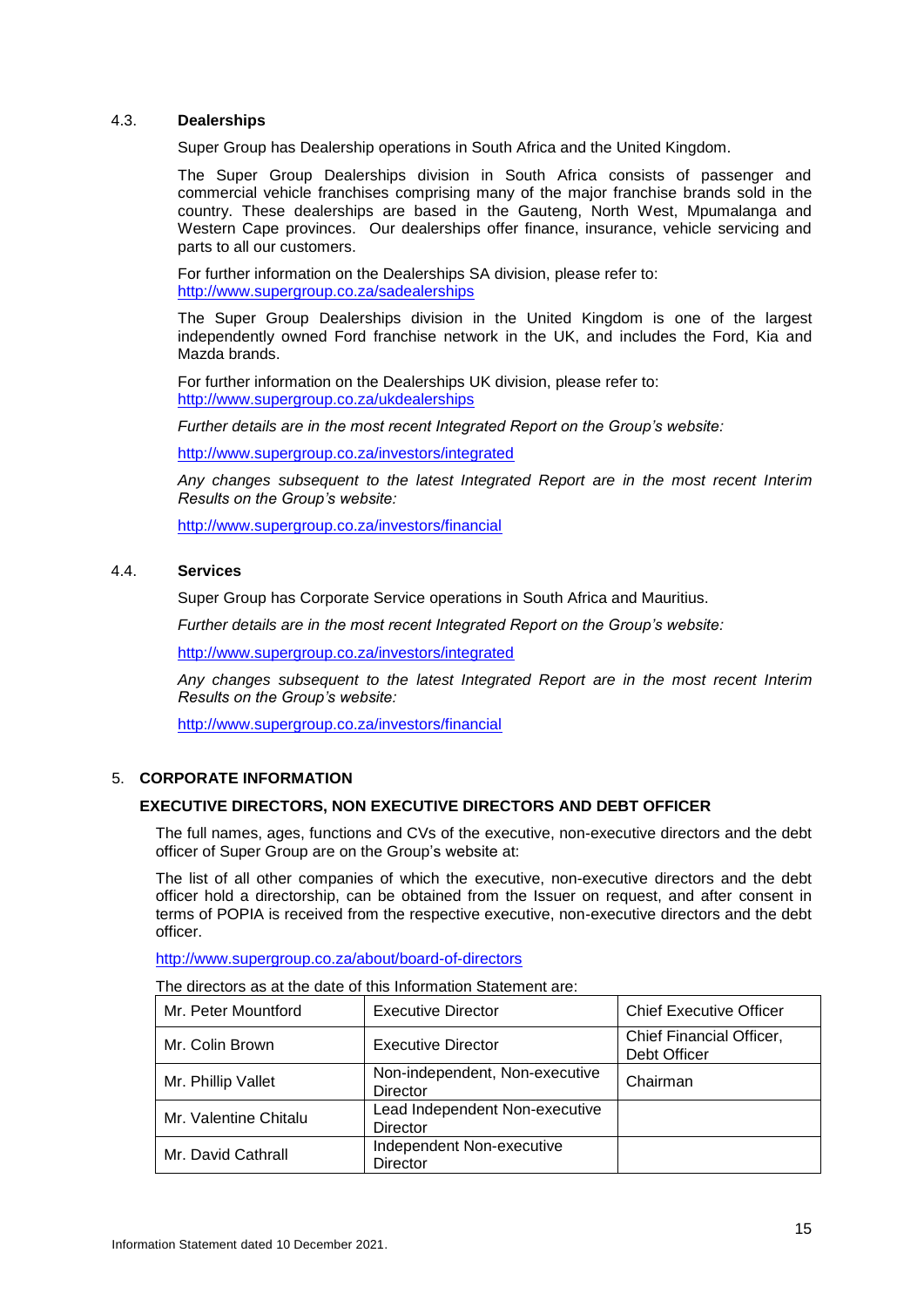| Ms. Pitsi Mnisi          | Independent Non-executive<br>Director |                          |
|--------------------------|---------------------------------------|--------------------------|
| Mr. Simphiwe Mehlomakulu | Independent Non-executive<br>Director |                          |
| Mr. John Mackay          |                                       | <b>Company Secretary</b> |

Each of the Executive Directors, Non-executive Directors and the Debt Officer, as at the date of this Information Statement and as detailed herein, confirm the following:

| Details of any bankruptcies, insolvencies or individual voluntary<br>compromise arrangements of such person                                                                                                                                                                                                                                                                                                                                                                                                                                                                                                                                                                                                      | None        |
|------------------------------------------------------------------------------------------------------------------------------------------------------------------------------------------------------------------------------------------------------------------------------------------------------------------------------------------------------------------------------------------------------------------------------------------------------------------------------------------------------------------------------------------------------------------------------------------------------------------------------------------------------------------------------------------------------------------|-------------|
| Details of any business rescue plans and/or resolution proposed<br>by any entity to commence business rescue proceedings<br>application having been made for any entity to begin business<br>rescue proceedings, notices having been delivered in terms of<br>Section 129(7) of the Act, receiverships, compulsory liquidations,<br>creditors' voluntary liquidations, administrations, company<br>voluntary compromise arrangements or any compromise or<br>arrangement with creditors generally or any class of creditors of<br>any company; where such person is or was a director, with an<br>executive function within such company at the time of, or within<br>the 12 months preceding, any such event(s) | None        |
| Details of any compulsory liquidations, administrations or<br>partnership voluntary compromise arrangements of any<br>partnerships where such person is or was a partner at the time of<br>or within the 12 months preceding such event(s)                                                                                                                                                                                                                                                                                                                                                                                                                                                                       | None        |
| Details of receiverships of any asset(s) of such person or of a<br>partnership of which the person is or was a partner at the time of,<br>or within the 12 months preceding, such event                                                                                                                                                                                                                                                                                                                                                                                                                                                                                                                          | None        |
| Details whether such person has ever been disqualified by a court<br>from acting as a director of a company or from acting in the<br>management or conduct of the affairs of any company                                                                                                                                                                                                                                                                                                                                                                                                                                                                                                                         | None        |
| Details of any offence involving dishonesty committed by such<br>person                                                                                                                                                                                                                                                                                                                                                                                                                                                                                                                                                                                                                                          | None        |
| Details of any convictions of any offence resulting in dishonesty,<br>fraud, theft, forgery, perjury, misrepresentation or embezzlement                                                                                                                                                                                                                                                                                                                                                                                                                                                                                                                                                                          | None        |
| Details of ever being barred from entry into any profession or<br>occupation                                                                                                                                                                                                                                                                                                                                                                                                                                                                                                                                                                                                                                     | None        |
| Details of any convictions in any jurisdiction of any criminal<br>offence, or an offence under legislation relating to the Companies<br>Act                                                                                                                                                                                                                                                                                                                                                                                                                                                                                                                                                                      | None        |
| Details regarding such person's removal from an office of trust, on<br>the grounds of misconduct and involving dishonesty                                                                                                                                                                                                                                                                                                                                                                                                                                                                                                                                                                                        | None        |
| Details of any court order declaring such person delinquent or<br>placing him under probation in terms of Section 162 of the Act<br>and/or Section 47 of the Close Corporations Act, 1984 (Act No. 69<br>of 1984) or disqualifying him to act as a director in terms of<br>Section 219 under the Companies Act                                                                                                                                                                                                                                                                                                                                                                                                   | <b>None</b> |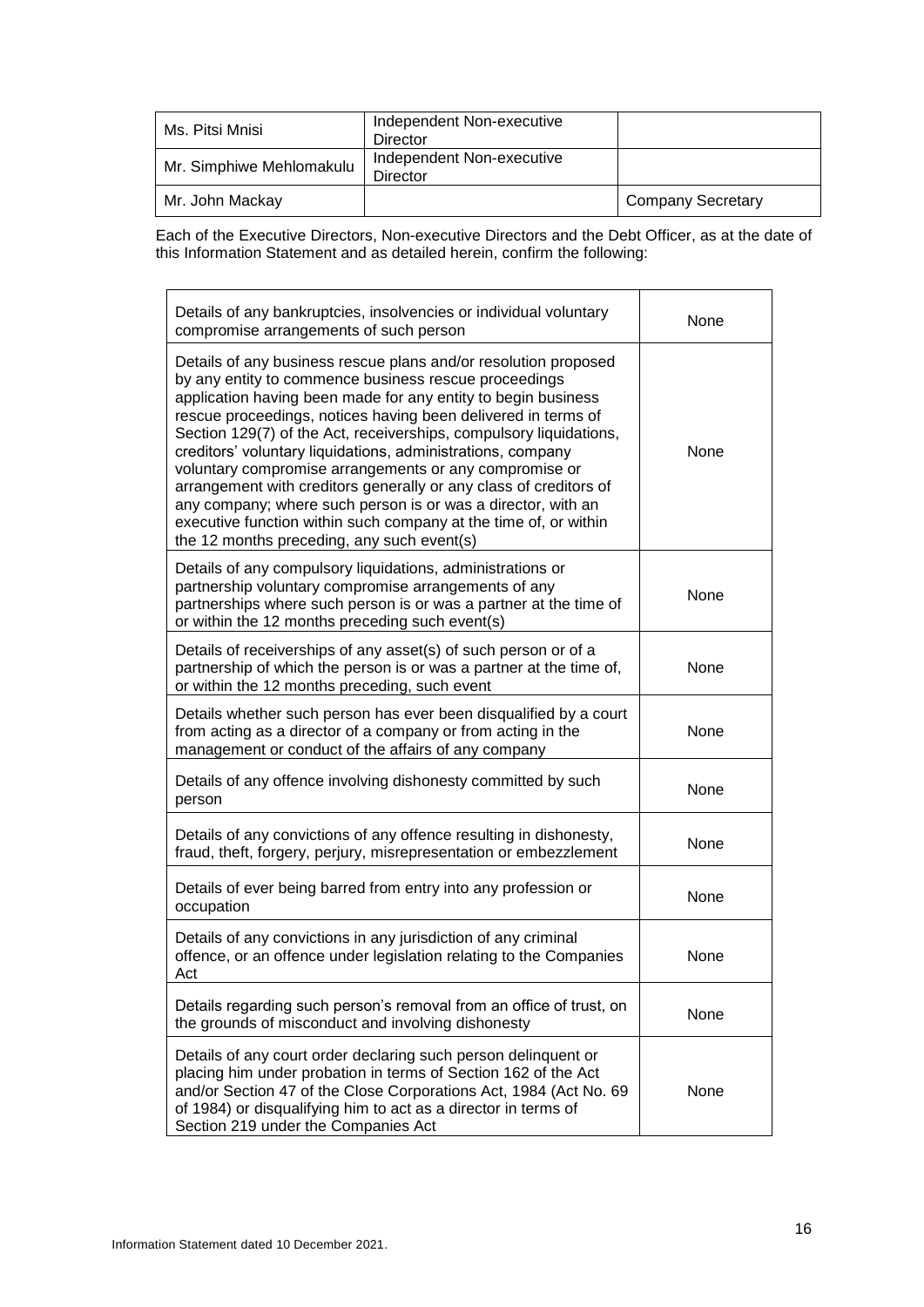## **GROUP COMPANY SECRETARY AND REGISTERED OFFICE**

| John Mackay                 | Super Group Limited                                  |
|-----------------------------|------------------------------------------------------|
|                             | 27 Impala Road,                                      |
|                             | Chislehurston, Sandton, 2196                         |
|                             | Private Bag X9973,                                   |
|                             | Sandton, 2146                                        |
| Telephone number:           | +27 11 523 4000                                      |
| Email address:              | john.mackay@supergrp.com                             |
| A brief CV is available at: | http://www.supergroup.co.za/about/board-of-directors |

## **Group Company Secretary Registered office**

The Group Company Secretary's responsibilities and powers include:

- Convening meetings, record keeping and applicable statutory duties for the Group.
- Providing the board as a whole and directors individually with detailed guidance on how their responsibilities should be properly discharged in the best interests of the Group.
- Providing a central source of guidance and advice to the Board, and within the group, on matters of good governance including the application of King IV.
- Reporting to the Board of any failure on the part of Super Group or a director to comply with the Memorandum of Incorporation, or the rules of Super Group and /or the Companies Act.
- Certifying in Super Group's annual financial statements that Issuer company has filed the required returns and notices in terms of the Companies Act, and whether all such returns and notices appear to be true, correct and up to date.
- Carrying out the functions prescribed in section 33 (3) of the Companies Act.
- Assisting the chairman and CEO in determining the annual board plan and the administration of other strategic issues at the board level.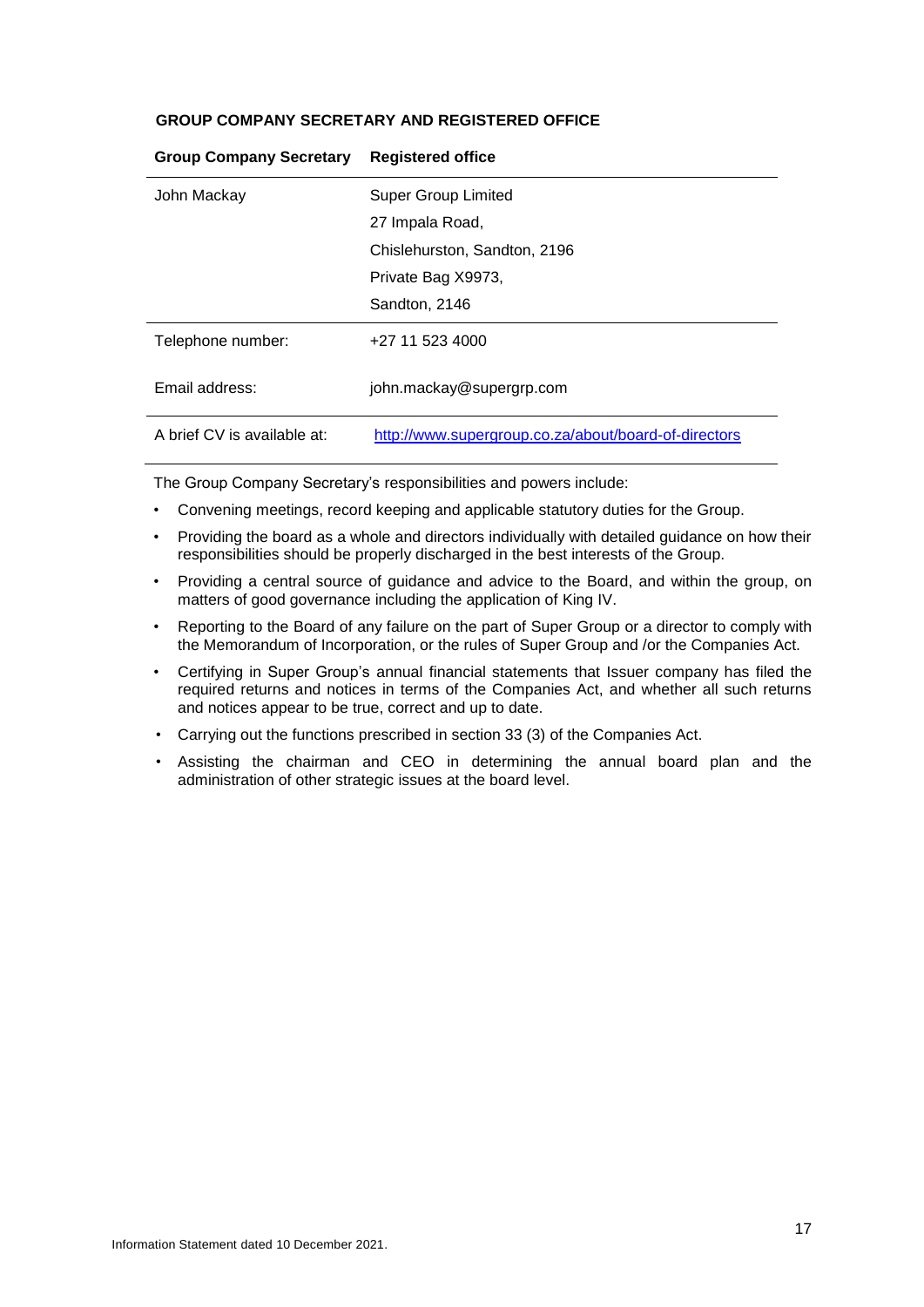## **DEBT OFFICER**

| <b>Colin Alexander Brown</b>            | <b>Super Group Limited</b>                           |
|-----------------------------------------|------------------------------------------------------|
|                                         | 27 Impala Road,                                      |
|                                         | Chislehurston, Sandton, 2196                         |
|                                         | Private Bag X9973,                                   |
|                                         | Sandton, 2146                                        |
|                                         | Group Chief Financial Officer, Debt Officer          |
| Telephone number:                       | +27 11 523 4000                                      |
| Email address:                          | debt.officer@supergrp.com                            |
| A brief CV is available at:             | http://www.supergroup.co.za/about/board-of-directors |
| <b>AUDITORS</b>                         |                                                      |
| <b>KPMG Incorporated</b>                | <b>KPMG Crescent</b>                                 |
| (registration number<br>1999/021543/21) | 85 Empire Road,                                      |
|                                         | Parktown, 2193                                       |

Private Bag 9, Parkview, 2122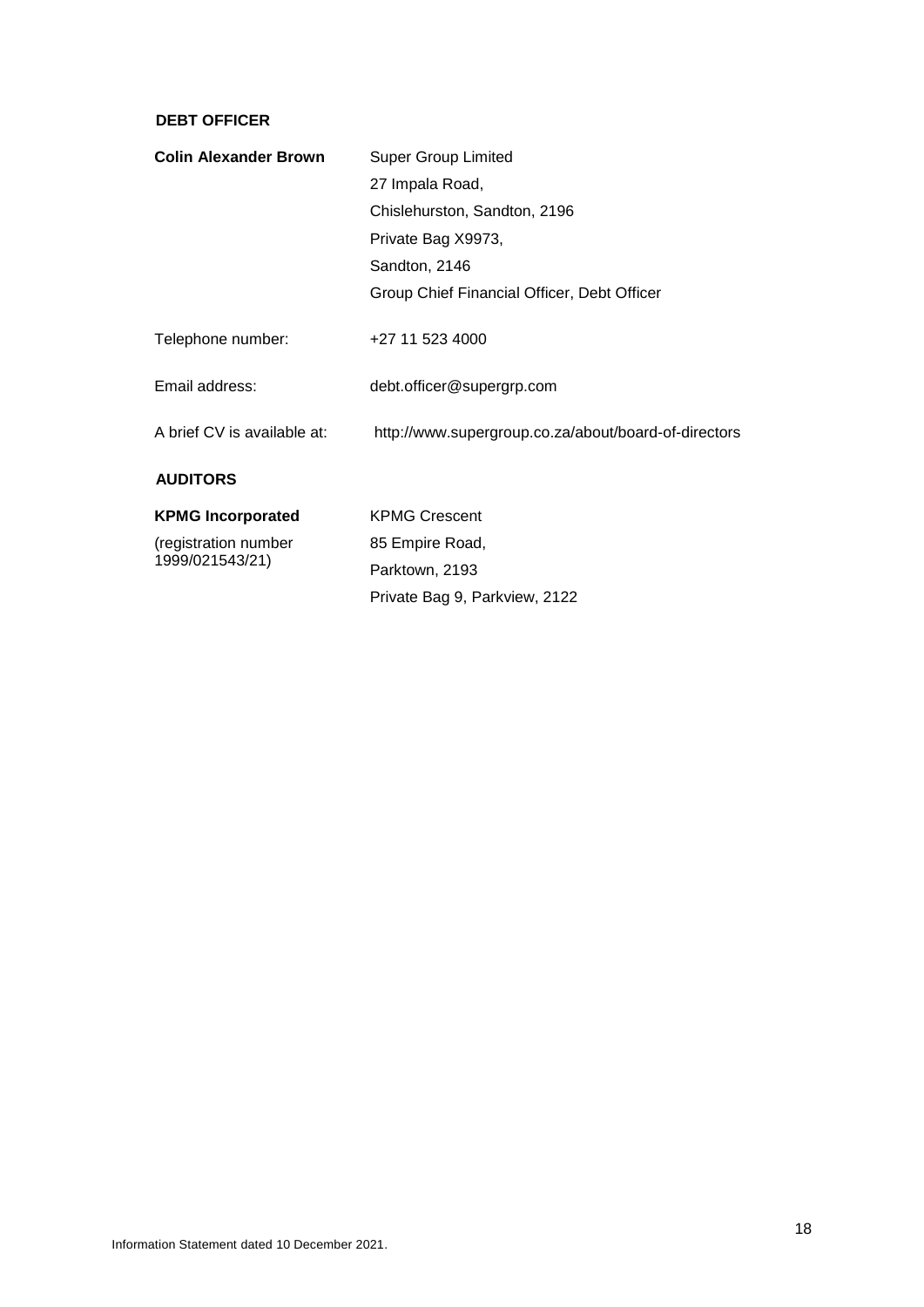## 6. **CORPORATE INFORMATION AND ANNUAL FINANCIAL STATEMENTS**

#### **ISSUER**

Super Group Limited

Registration number: 1943/016107/06

Date of incorporation: 16 June 1943

Legal entity identifier: 378900A8FDADE26AD654

Registered Address: 27 Impala Road, Chislehurston, Sandton, 2196

General Business: Investment Holding Company for subsidiaries involved in supply chain management, fleet management and dealership services.

Annual Financial Statements and Auditors Report:

<http://www.supergroup.co.za/investors/integrated>

#### **GUARANTORS**

The Annual Financial Statements and Auditors Report of the Guarantors are available for inspection, on request, at 27 Impala Road, Chislehurston, Sandton, 2196.

## *7.* **CORPORATE GOVERNANCE**

The directors and management of Super Group subscribe to the generally accepted principles of good corporate governance as one of the foundations of a sustainable business. Super Group is committed to and accepts responsibility for applying these principles to ensure that the Group is being managed ethically within prudent risk parameters. The Group is subject to and endorses the ongoing disclosure, corporate governance and other requirements imposed by the JSE. The Group also supports and complies with the principles of King IV.

The ESG report can be found on the Group's website, pages 77 to 99 of the Integrated Report: [https://www.supergroup.co.za/assets/downloads/2021\\_Super\\_Group\\_IR\\_2021\\_Spreads.pdf](https://www.supergroup.co.za/assets/downloads/2021_Super_Group_IR_2021_Spreads.pdf)

The King IV Application Register can be found on the Group's website as follows: https://www.supergroup.co.za/assets/downloads/2021\_King\_IV\_Application\_Assessment.pdf

The Conflict of interest policy can be found on the Group's website as follows:

https://www.supergroup.co.za/assets/downloads/SUPER\_GROUP\_CONFLICT\_OF\_INTEREST\_POLICY.pdf

The Conflict of interest register can be found on the Group's website as follows:

https://www.supergroup.co.za/assets/downloads/Directors\_Interests\_in\_Contracts\_25Nov21.pdf

The Nomination and Appointment of Directors policy can be found on the Group's website as follows:

https://www.supergroup.co.za/assets/downloads/Nominations\_Policy\_-\_As\_per\_Board\_Charter.pdf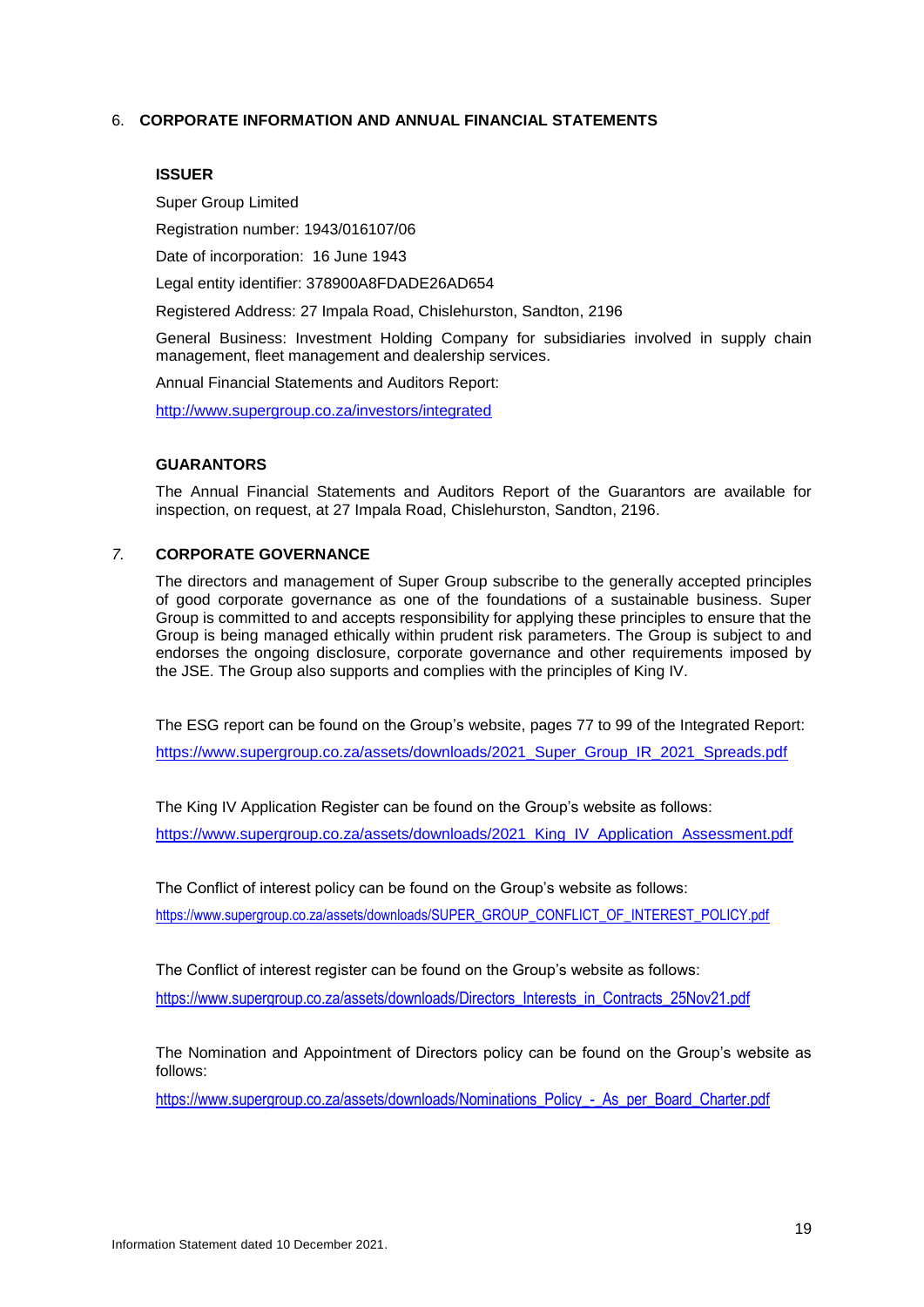## <span id="page-24-0"></span>**DESCRIPTION OF GUARANTORS**

*Capitalised terms used in this section headed "Description of Guarantors" shall bear the same meanings as used in the Terms and Conditions, or defined in the section headed "Abbreviations and Definitions", except to the extent that they are separately defined in this section or this is clearly inappropriate from the context.*

## 1. **SUPER GROUP HOLDINGS PROPRIETARY LIMITED**

1.1 Description of Business

SGH is the holding company of various subsidiaries involved in broad-based supply chain management, fleet management and dealerships business, operating predominately in South Africa, with operations across Sub-Saharan Africa.

- 1.2 Corporate information
	- Registration number: 1978/000019/07
	- Registered Address: 27 Impala Road, Chislehurston, Sandton, 2196

#### 1.3 Board of Directors

The members of the Board of Directors of SGH as at the Information Statement Date are:

- Peter William Mountford
- Colin Alexander Brown
- Jocobeth Setseodi Matlakala
- Bonisile Douglas Makubalo
- Mzikawukho Hlalawazi Makhoba
- Kevashnie Pandaram

## 2. **SUPER GROUP TRADING PROPRIETARY LIMITED**

2.1 Description of Business

Super Group Trading Proprietary Limited is a broad-based supply chain management and dealerships business, operating predominately in South Africa, with operations across Sub-Saharan Africa.

- 2.2 Corporate information
	- Registration number: 1972/009559/07
	- Registered Address: 27 Impala Road, Chislehurston, Sandton, 2196

#### 2.3 Board of Directors

The members of the Board of Directors of Super Group Trading Proprietary Limited as at the Information Statement Date are:

- Peter William Mountford
- Colin Alexander Brown
- Philip Alan Smith
- Bonisile Douglas Makubalo
- Jocobeth Setseodi Matlakala
- Mzikawukho Hlalawazi Makhoba
- Kevashnie Pandaram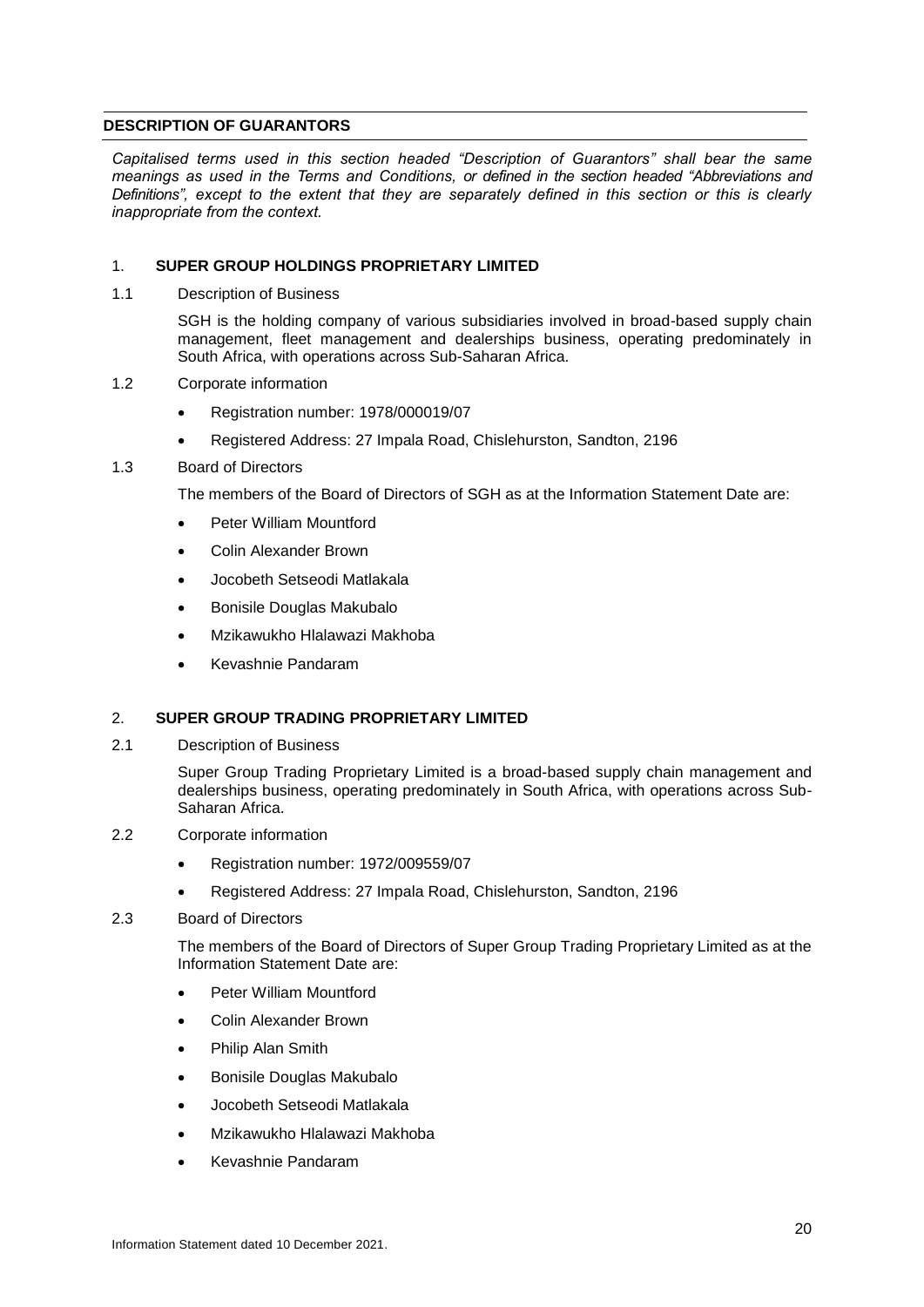#### 3. SUPER GROUP AFRICA PROPRIETARY LIMITED

 $3.1$ **Description of Business** 

> Super Group Africa Proprietary Limited is a broad-based supply chain management and fleet management business, operating predominately in South Africa, with operations across Sub-Saharan Africa.

- $3.2$ Corporate information
	- Registration number: 2000/019333/07
	- Registered Address: 27 Impala Road, Chislehurston, Sandton, 2196
- $3.3$ **Board of Directors**

The members of the Board of Directors of Super Group Africa Proprietary Limited as at the Information Statement Date are:

- Philip Alan Smith  $\bullet$
- Colin Alexander Brown
- Jocobeth Setseodi Matlakala
- Bonisile Douglas Makubalo

#### 4. **BLUEFIN INVESTMENTS LIMITED**

 $4.1$ **Description of Business** 

> Bluefin Investments Limited is the holding company of various offshore subsidiaries involved in supply chain management, fleet management and dealerships business, operating in Mauritius, Australia, New Zealand, Europe and the United Kingdom.

- $4.2$ Corporate information
	- Registration number: C38074
	- Registered Address: Labourdonnais Village, Mapou, Mauritius
- $4.3$ **Board of Directors**

The members of the Board of Directors of Bluefin Investments Limited as at the Information Statement Date are:

- Colin Alexander Brown
- Peter William Mountford
- Mohammud Sajid Ghoorun
- Samer Lev Maria Kovacs

SIGNED at Sandton on this the 10 day of December 2021.

For and on behalf of

SUPER GROUP LIMITED

Name: Colin Brown Capacity: Director Who warrants his/her authority hereto

Name: Peter Mountford Capacity: Director Who warrants his/her authority hereto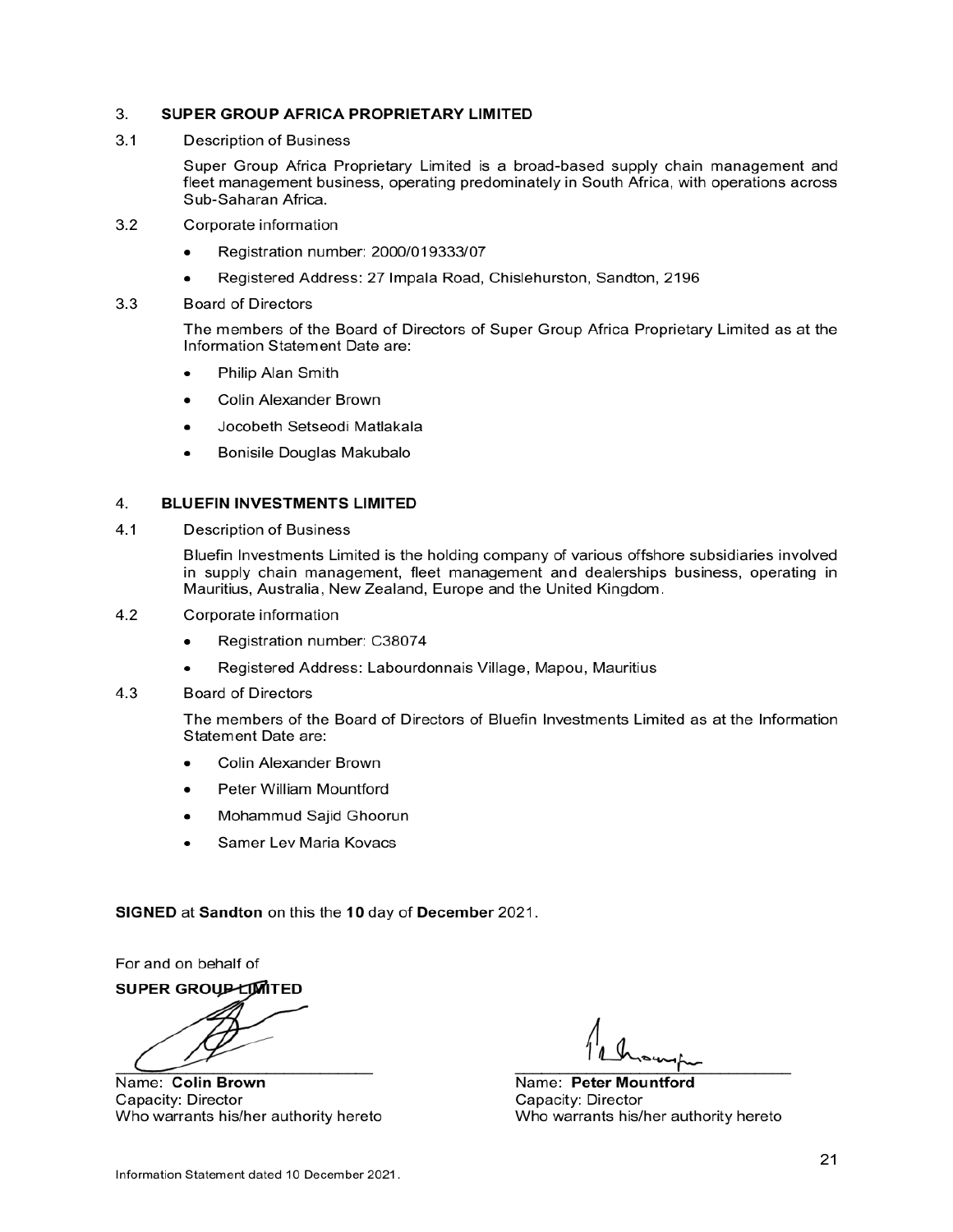# <span id="page-26-0"></span>**ABBREVIATIONS AND DEFINITIONS**

The following abbreviations and definitions listed below have been used throughout this Information Statement.

| "AARTO"                         | Administrative Adjudication of Road Traffic Offences                                                        |
|---------------------------------|-------------------------------------------------------------------------------------------------------------|
| "Ader"                          | Servicios Empresariale Ader S.A                                                                             |
| "Al"                            | Artificial Intelligence                                                                                     |
| "B-BBEE"                        | Broad-Based Black Economic Empowerment                                                                      |
| "CEO"                           | <b>Chief Executive Officer</b>                                                                              |
| "CFO"                           | <b>Chief Financial Officer</b>                                                                              |
| "CIO"                           | <b>Chief Information Officer</b>                                                                            |
| "Companies Act"                 | Companies Act No. 71 of 2008, as amended                                                                    |
| "Covid-19"                      | The coronavirus disease (COVID-19) as an infectious disease<br>caused by a new strain of coronavirus        |
| "CSD"                           | <b>Central Securities Depository</b>                                                                        |
| "ESG"                           | Environmental, Social and Governance                                                                        |
| "EU"                            | European Union                                                                                              |
| "FEC"                           | Foreign Exchange Contract                                                                                   |
| "FML"                           | <b>Full Maintenance Leasing</b>                                                                             |
| "GRC"                           | <b>Group Risk Committee</b>                                                                                 |
| "HR"                            | Human Resources                                                                                             |
| "inTime"                        | in Time Holdings GmbH and its subsidiaries                                                                  |
| " $T$ "                         | Information Technology                                                                                      |
| " $I$ o $T$ "                   | Internet of Things                                                                                          |
| "JSE"                           | <b>JSE Limited</b>                                                                                          |
| "King IV"                       | The King Code of Corporate Governance Principles and the King<br>Report on Governance for South Africa 2016 |
| "Listings Requirements"         | Listings Requirements of the JSE                                                                            |
| "OEMs"                          | <b>Original Equipment Manufacturers</b>                                                                     |
| "Pound Sterling/GBP/£"          | <b>Great British Pound</b>                                                                                  |
| "POPIA"                         | Protection of Personal Information Act                                                                      |
| "R"                             | Rand, the South African currency                                                                            |
| "SA"                            | South Africa                                                                                                |
| "SENS"                          | <b>Stock Exchange News Service</b>                                                                          |
| "SG Fleet"                      | <b>SG Fleet Group Limited</b>                                                                               |
| "Super Group" or "the Group"    | Super Group Limited and its subsidiaries                                                                    |
| "Super Group Holdings" or "SGH" | Super Group Holdings Proprietary Limited, the holding company<br>for the Group's South African businesses   |
| "TLT"                           | Trans-Logo-Tech GmbH                                                                                        |
| "the Board"                     | the Board of directors of Super Group                                                                       |
| "the Company"                   | <b>Super Group Limited</b>                                                                                  |
| "UIF"                           | Unemployment Insurance Fund                                                                                 |
| "UK"                            | United Kingdom                                                                                              |
| "WACC"                          | Weighted Average Cost of Capital                                                                            |
| "WLTP"                          | World-wide Harmonised Light Vehicle Test Procedure                                                          |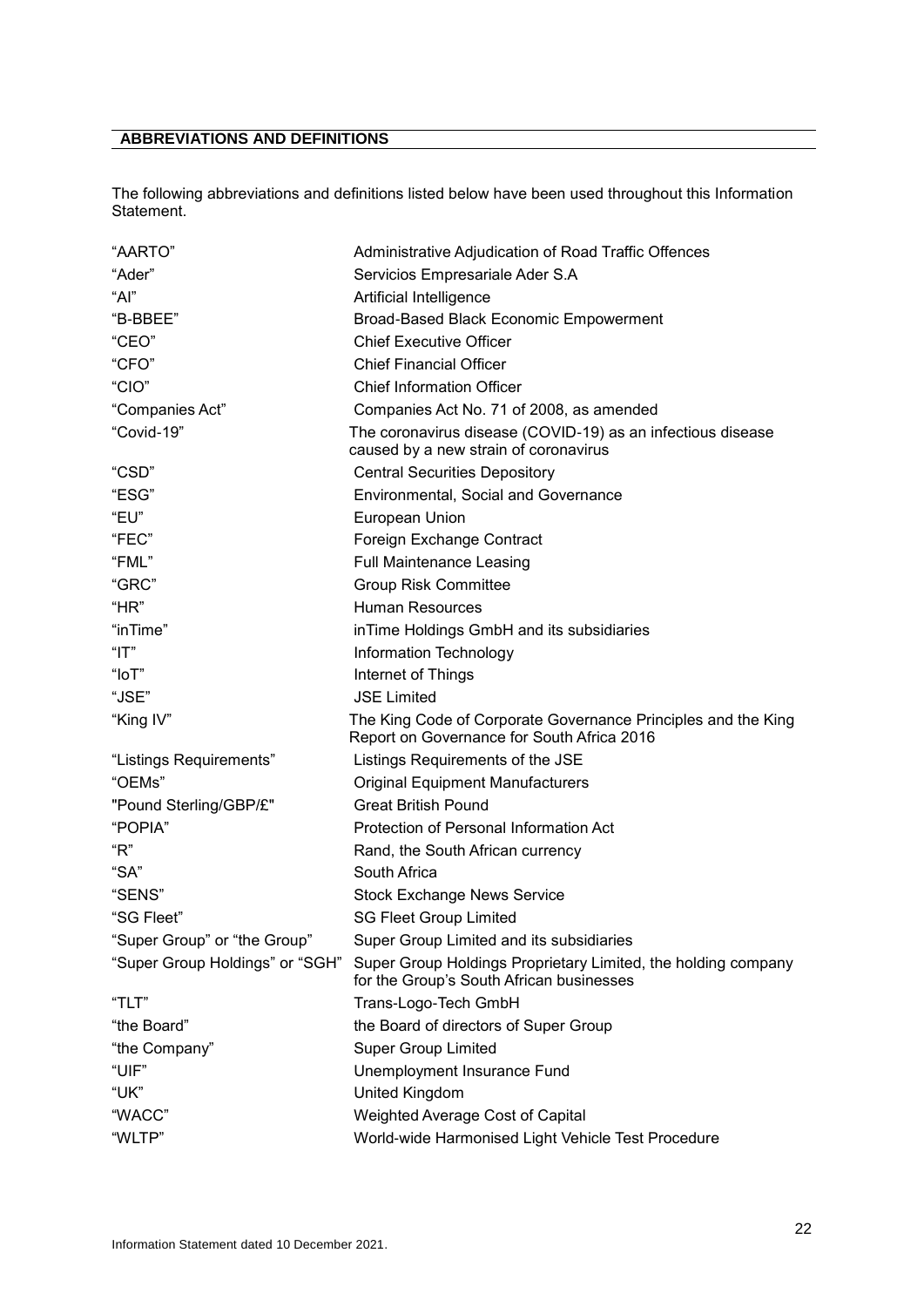## <span id="page-27-0"></span>**CORPORATE INFORMATION**

## **ISSUER**

**Super Group Limited** (registration number 1943/016107/06) 27 Impala Road **Chislehurston** Sandton Johannesburg, 2196 South Africa Private Bag X9973 Sandton, 2146 South Africa Contact: Ms B Bird Email: bridget.bird@supergrp.com Tel: 011 523 4075

**Debt Officer** Mr CA Brown Email: debt.officer@supergrp.com Tel: 011 523 4000

## **GUARANTORS**

#### **SUPER GROUP HOLDINGS PROPRIETARY LIMITED**

(registration number 1978/000019/07) 27 Impala Road **Chislehurston** Sandton Johannesburg, 2196 South Africa Private Bag X9973 Sandton, 2146 South Africa Contact: Ms B Bird Email: bridget.bird@supergrp.com Tel: 011 523 4075

#### **SUPER GROUP AFRICA PROPRIETARY LIMITED**

(registration number 1978/000019/07) 27 Impala Road Chislehurston **Sandton** Johannesburg, 2196 South Africa Private Bag X9973 Sandton, 2146 South Africa Contact: Ms B Bird Email: bridget.bird@supergrp.com Tel: 011 523 4075

## **SUPER GROUP TRADING PROPRIETARY LIMITED**

(registration number 1972/009559/07) 27 Impala Road **Chislehurston Sandton** Johannesburg, 2196 South Africa Private Bag X9973 Sandton, 2146 Contact: Ms B Bird South Africa Email: bridget.bird@supergrp.com Tel: 011 523 4075

## **BLUEFIN INVESTMENTS LIMITED**

(registration number C38074) Labourdonnais Village, Mapou **Mauritius** 

> c/o Private Bag X9973 Sandton, 2146

Contact: Ms B Bird Email: bridget.bird@supergrp.com Tel: 011 523 4075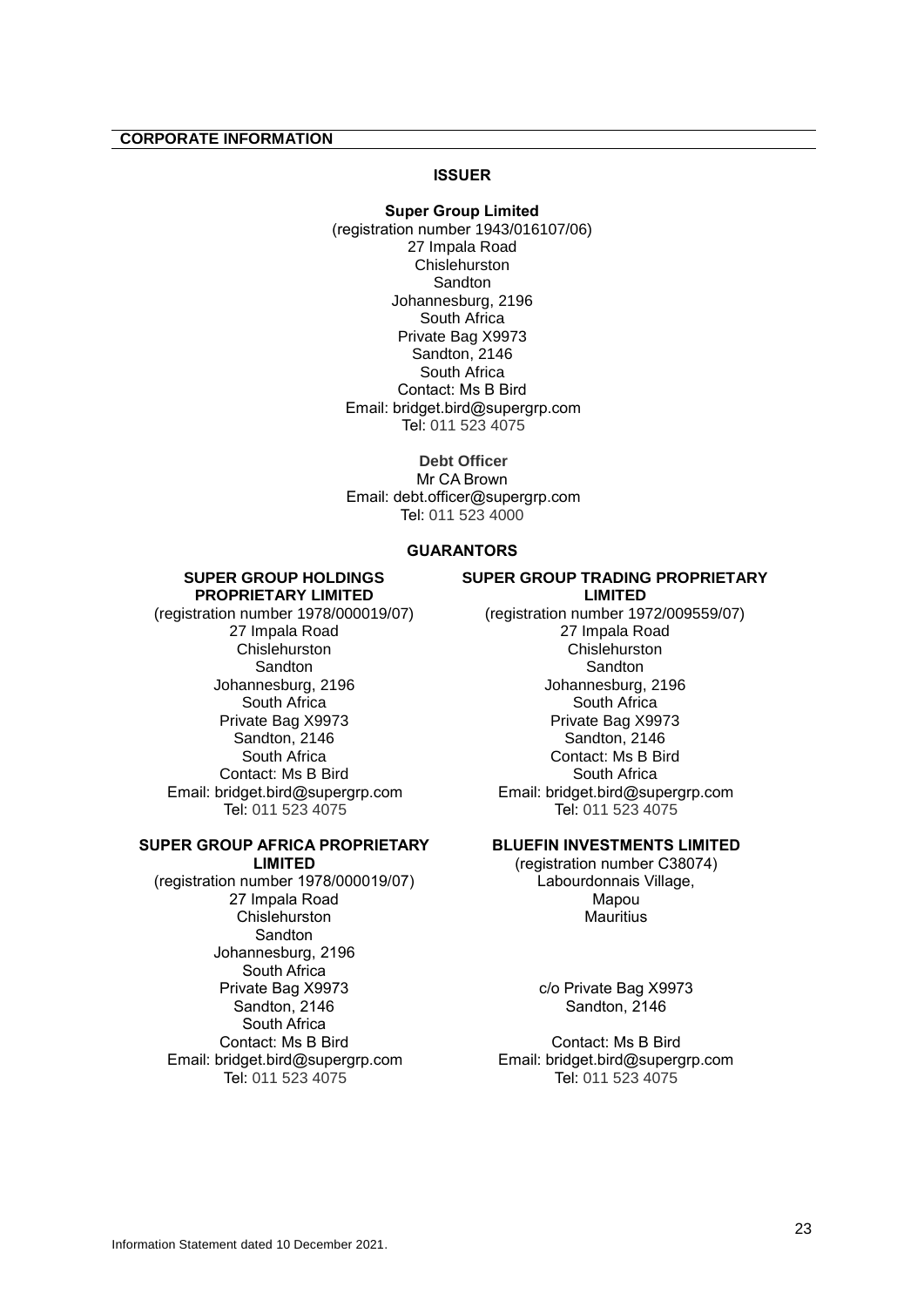#### **ARRANGER**

**Rand Merchant Bank, a division of FirstRand Bank Limited** (registration number 1929/001225/06) 1 Merchant Place Corner Rivonia Road and Fredman Drive Sandton, 2146 South Africa PO Box 786273 Sandton, 2146 South Africa Contact: Head of Debt Finance Group Tel: 011 282 8000

#### **DEALERS**

**Absa Corporate and Investment Bank, a division of Absa Bank Limited** (registration number 1986/004794/06) 15 Alice Lane Sandton, 2146 South Africa Private Bag X10056 Sandton, 2146 South Africa Contact: Head of Debt Capital Markets Tel: 011 895 6999

**Nedbank Limited, acting through its Corporate and Investment Banking division**

> (registration number 1951/000009/06) 135 Rivonia Road Sandown Sandton, 2196 South Africa PO Box 1144 Johannesburg, 2000 South Africa Contact: Head of Debt Capital Markets Tel: 0860 555 111

## **Investec Bank Limited, acting through its Corporate and Institutional Banking division**

(registration number 1969/004763/06) 100 Grayston Drive Sandown Sandton, 2196 South Africa PO Box 785700 Sandton, 2146 South Africa Contact: Head of Debt Capital Markets Tel: 011 286 7000

#### **The Standard Bank of South Africa Limited, acting through its Corporate and Investment Banking division**

(registration number 1962/000738/06) 3 Simmonds Street Johannesburg, 2001 South Africa PO Box 61344 Marshalltown, 2107 South Africa Contact: Head of Debt Capital Markets Tel: 0860 123 000

## **Rand Merchant Bank, a division of FirstRand Bank Limited**

(registration number 1929/001225/06) 1 Merchant Place Corner Rivonia Road and Fredman Drive Sandton, 2146 South Africa PO Box 786273 Sandton, 2146 South Africa Contact: Head of Debt and Trade Solutions Division Tel: 011 282 8000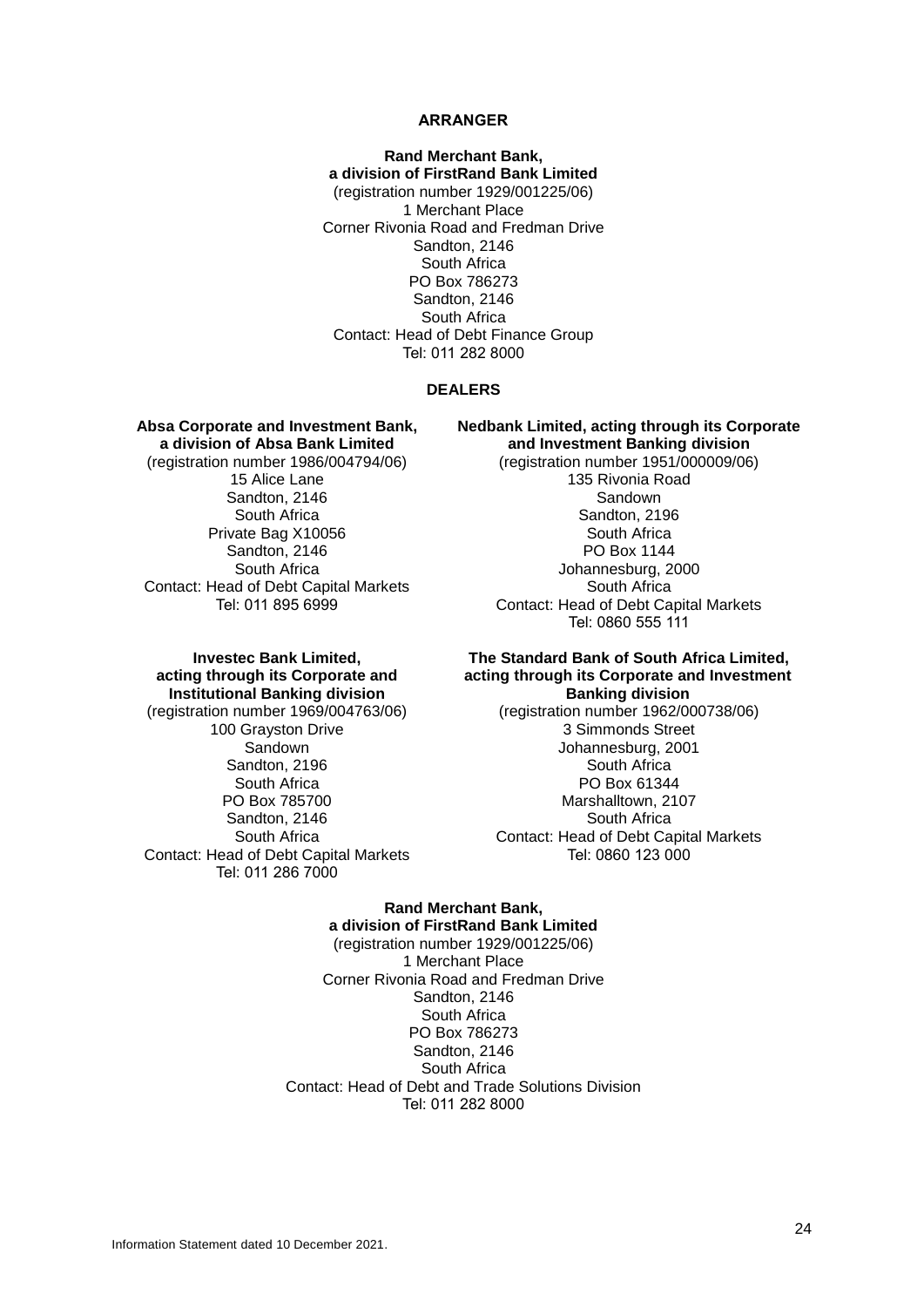## **JSE DEBT SPONSOR**

**Rand Merchant Bank, a division of FirstRand Bank Limited** (registration number 1929/001225/06) 1 Merchant Place Corner Rivonia Road and Fredman Drive Sandton, 2146 South Africa PO Box 786273 Sandton, 2146 South Africa Contact: Debt Sponsor Team Tel: 011 282 8000

#### **ISSUER AGENT AND SETTLEMENT AGENT**

**Rand Merchant Bank, a division of FirstRand Bank Limited** (registration number 1929/001225/06) 1 Merchant Place Corner Rivonia Road and Fredman Drive Sandton, 2146 South Africa PO Box 786273 Sandton, 2146 South Africa Contact: Head of Deal Management Tel: 011 282 8000

## **TRANSFER AGENT, CALCULATION AGENT AND PAYING AGENT**

**Super Group Limited** (registration number: 1943/016107/06) 27 Impala Road **Chislehurston** Sandton Johannesburg, 2196 South Africa Private Bag X9973 Sandton, 2146 South Africa Contact: Ms B Bird Email: bridget.bird@supergrp.com Tel: 011 523 4075